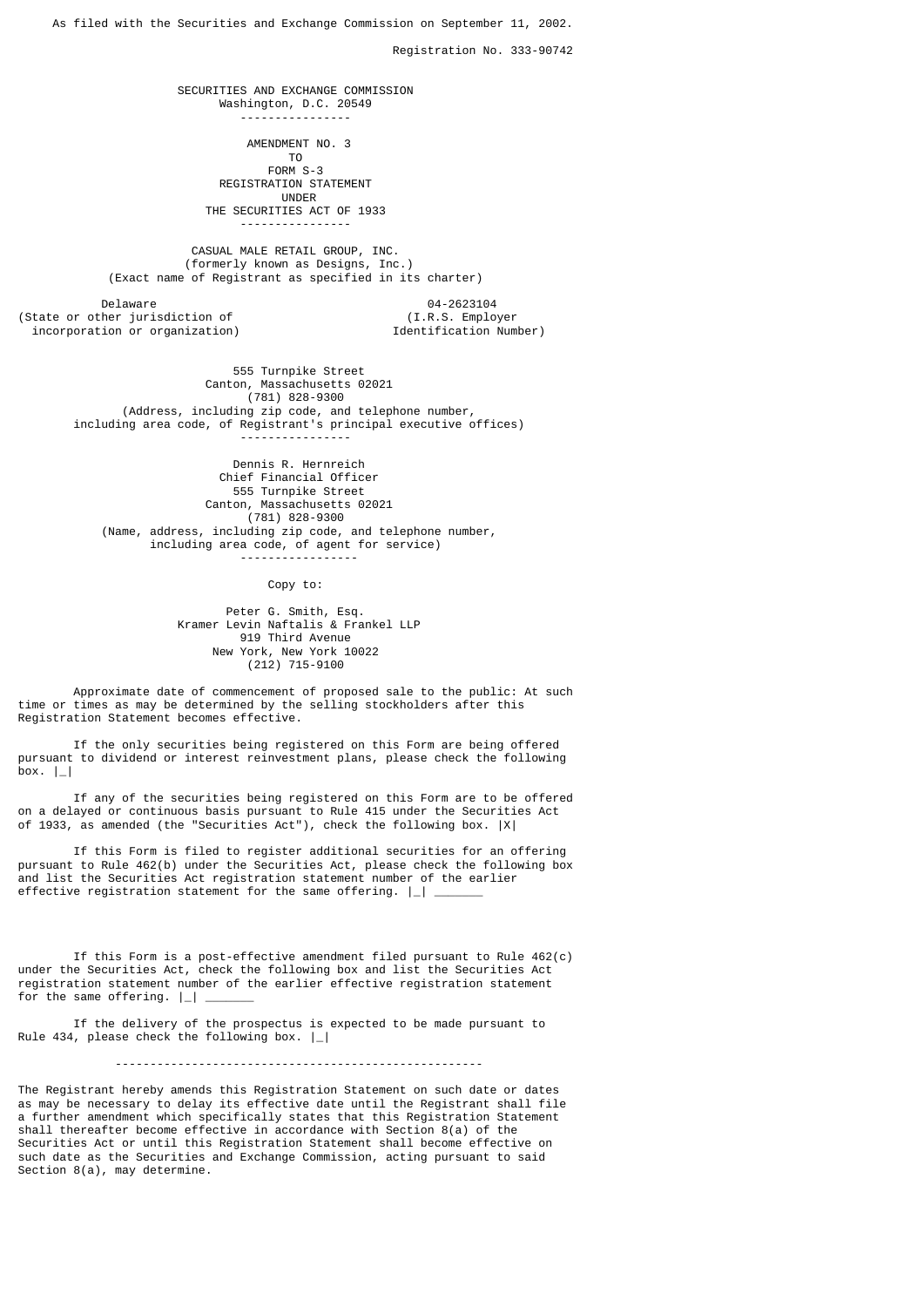The information in this prospectus is not complete and may be changed. These securities may not be sold until the registration statement filed with the Securities and Exchange Commission is effective. This prospectus is not an offer to sell these securities and it is not soliciting an offer to buy these securities in any state where the offer or sale is not permitted.

Subject to completion, dated September 11, 2002

 Preliminary Prospectus -----------------------------

24,809,338 SHARES

CASUAL MALE RETAIL GROUP, INC.

COMMON STOCK

-----------------------------

 This prospectus relates to the offer and sale by the selling stockholders listed beginning on page 10 of up to 24,809,338 shares of common stock, par value \$0.01 per share, of Casual Male Retail Group, Inc. (formerly known as Designs, Inc.), consisting of (i) 1,379,300 shares of recently issued common stock, (ii) 18,016,200 shares of common stock issued following the conversion on August 8, 2002 of our series B convertible preferred stock, par value \$0.01 per share, (iii) 3,391,471 shares of common stock issuable upon exercise of outstanding warrants, (iv) 1,140,000 shares of common stock issuable upon exercise of outstanding options and (v) 882,367 presently outstanding shares of common stock.

We issued 1,379,300 shares of common stock and 180,162 shares of series B preferred stock to certain selling stockholders in various private placement transactions in April and May 2002. Each share of series B preferred stock was automatically converted into 100 shares of common stock following the approval of the issuance of such common stock by our stockholders at the annual meeting of stockholders held on August 8, 2002. The selling stockholders may sell all or some of their respective shares offered pursuant to is prospectus through public or private transactions, at prevailing market prices, or at privately negotiated prices. We will not receive any proceeds from the sale of any of the shares by the selling stockholders.

 Our common stock is listed on the Nasdaq National Market under the symbol "CMRG" (and was formerly listed under the symbol "DESI"). On September 10, 2002, the last reported sale price of our common stock was \$4.99 per share.

 Investing in our common stock involves risks. See "Risk Factors" beginning on page 4.

 Neither the Securities and Exchange Commission nor any state securities commission has approved or disapproved of these securities or determined if this prospectus is truthful or complete. Any representation to the contrary is a criminal offense.

The date of this prospectus is [\_\_\_\_\_\_\_\_\_\_\_], 2002.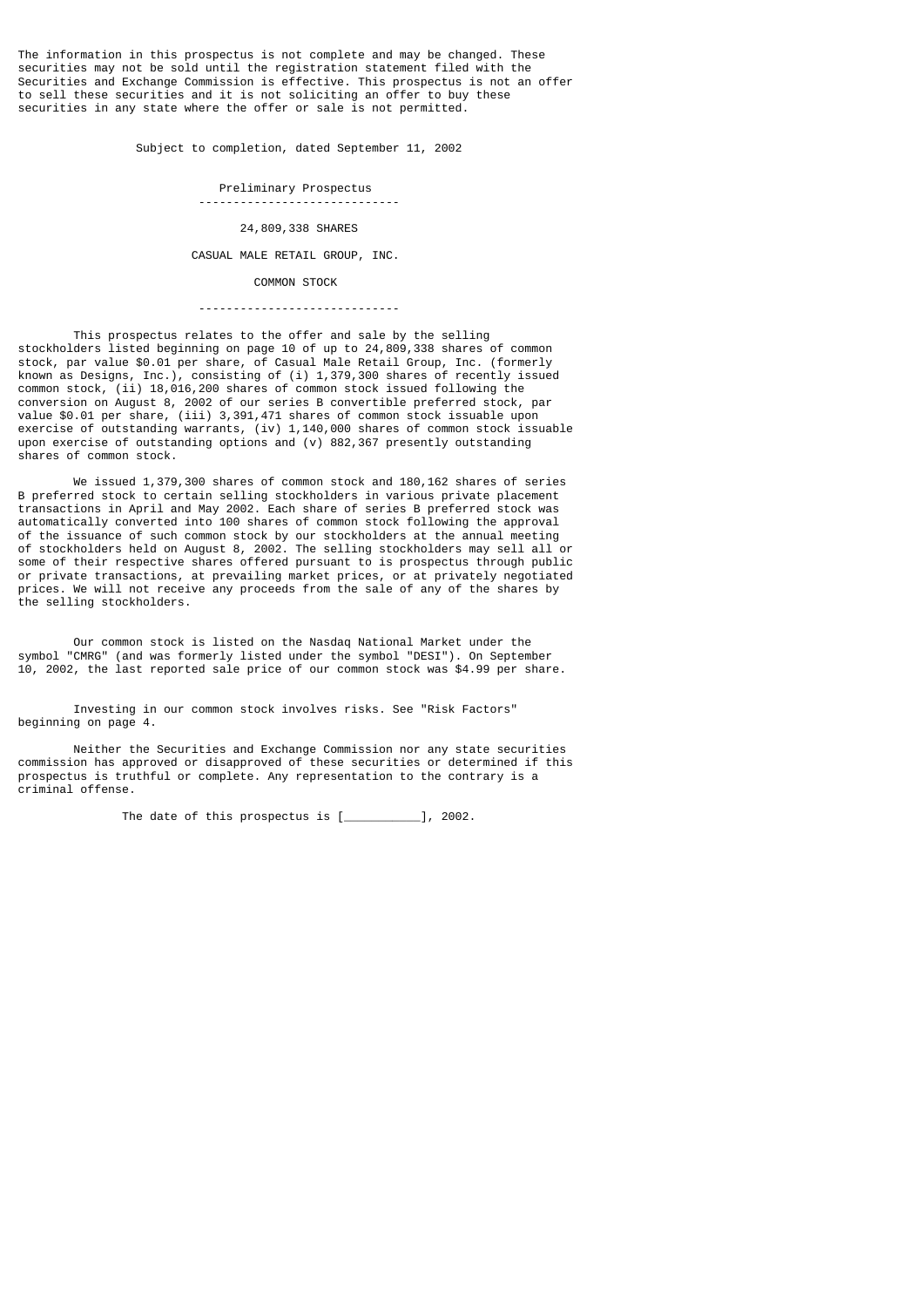# -------------------------------

You should rely only on the information or representations provided in<br>this prospectus or incorporated by reference into this prospectus. We have not this prospectus or incorporated by reference into this prospectus. We have not authorized anyone to provide you with any different information or to make any different representations in connection with any offering made by this prospectus. This prospectus does not constitute an offer to sell, or a solicitation of an offer to buy, in any state where the offer or sale is prohibited. Neither the delivery of this prospectus, nor any sale made under this prospectus shall, under any circumstances, imply that the information in this prospectus is correct as of any date after the date of this prospectus.

---------------------------------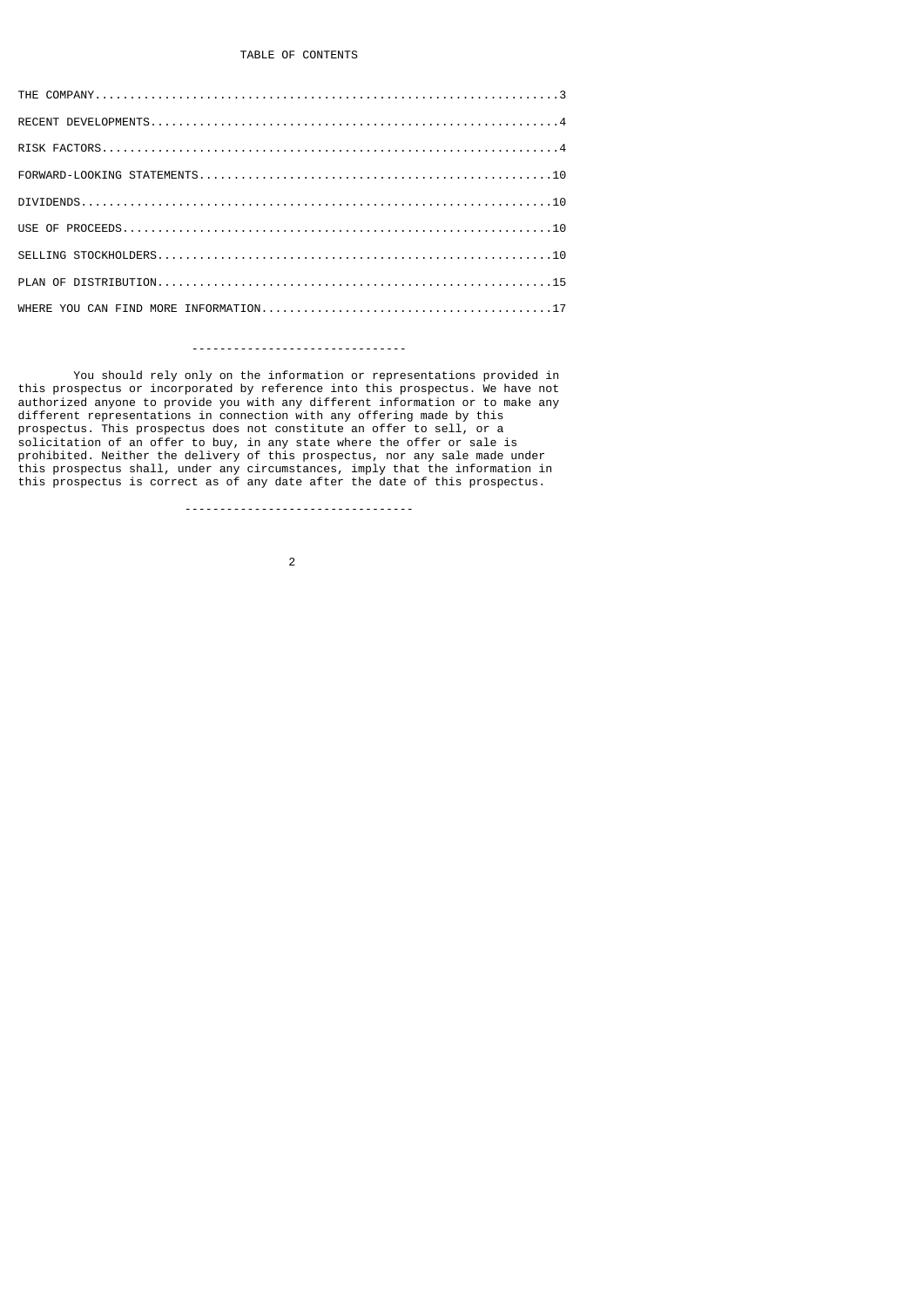#### THE COMPANY

 Casual Male Retail Group, Inc. (formerly known as Designs, Inc.) is a publicly traded, Massachusetts-based brand retail operator which has historically specialized in selling quality branded apparel and accessories in outlet malls throughout the eastern part of the United States and Puerto Rico. All references in this prospectus to "Casual Male Retail Group," the "Company," "we," "us" and "our" are to Casual Male Retail Group, Inc. and its subsidiaries. For over 25 years, through a license agreement with Levi Strauss & Co., we owned and operated retail outlet stores selling exclusively Levi's(R) branded merchandise.

 Expanding upon our core competency of operating retail stores for branded apparel in the outlet channel of distribution, we recently entered into the following arrangements with two well-known apparel manufacturers:

- o In January 2002, we entered into a license agreement with Candie's, Inc., a leading designer and marketer of young women's footwear, apparel and accessories. Under this license agreement, we plan, over the next five years, to open and operate 75 Candie's(R) branded retail stores in outlet malls and value centers throughout the United States. We plan to open 11 Candie's(R) branded stores in outlet malls during the fiscal year ending February 1, 2003.
- o In February 2002, we finalized an exclusive joint venture agreement with EcKo Complex, LLC, a leading design-driven lifestyle brand targeting young men and women. EcKo has worldwide annual sales exceeding \$200 million. Under the joint venture agreement, we will open and operate 75 EcKo(R) branded outlet stores throughout the United States over a six-year period. We plan to open five EcKo(R) branded outlet stores during fiscal 2003.

 We are continuing discussions with several other manufacturers as we strive to become a premier operator of branded retail outlet stores. We believe that manufacturers will find Casual Male Retail Group as their logical solution for an outlet channel of distribution of their branded merchandise.

 As of May 14, 2002, pursuant to an asset purchase agreement entered into as of May 2, 2002, by the Company, Casual Male Corp. and certain of its subsidiaries (which we refer to, collectively, as "old Casual Male"), we completed the acquisition of substantially all of the assets of old Casual Male for a purchase price of approximately \$170 million, plus the assumption of certain operating liabilities. We were selected as the highest and best bidder for the old Casual Male assets at a bankruptcy court ordered auction commencing on May 1, 2002 and concluding on May 2, 2002, and our acquisition of old Casual Male was approved by the court on May 7, 2002.

 Old Casual Male was a leading independent specialty retailer of fashion, casual and dress apparel for big and tall men with annual sales that exceeded \$350 million. Old Casual Male sold its branded merchandise through various channels of distribution including full price and outlet retail stores, direct mail and the internet. Old Casual Male had been operating under the protection of the U.S. Bankruptcy Court since May 2001.

 The Casual Male acquisition, along with the payment of certain related fees and expenses, was completed with funds provided by: (i) approximately \$30.2 million in additional borrowings from our amended three-year \$120.0 million senior secured credit facility with our bank, Fleet Retail Finance, Inc., (ii) \$15.0 million in a three-year term loan with a subsidiary of Fleet Retail Finance, (iii) proceeds from the private placement in April and May 2002 of \$24.5 million principal amount of 12% senior subordinated notes due 2007 together with detachable warrants to acquire 1,715,000 shares of our common stock at an exercise price of \$0.01 per share and additional detachable warrants to acquire 1,176,471 shares of our common stock at an exercise price of \$8.50 per share, (iv) proceeds from the private placement in April and May 2002 of \$11.0 million principal amount of 5% senior subordinated notes due 2007, (v) approximately \$82.5 million of proceeds from the private placement in April and May 2002 of approximately 1,379,300 shares of newly issued common stock and 180,162 shares of series B preferred stock, and (vi) the assumption of a mortgage note in a principal amount of approximately \$12.2 million.

 Our principle executive offices are located at 555 Turnpike Street, Canton, Massachusetts 02021, and our telephone number is (781) 828-9300.

 $\sim$  3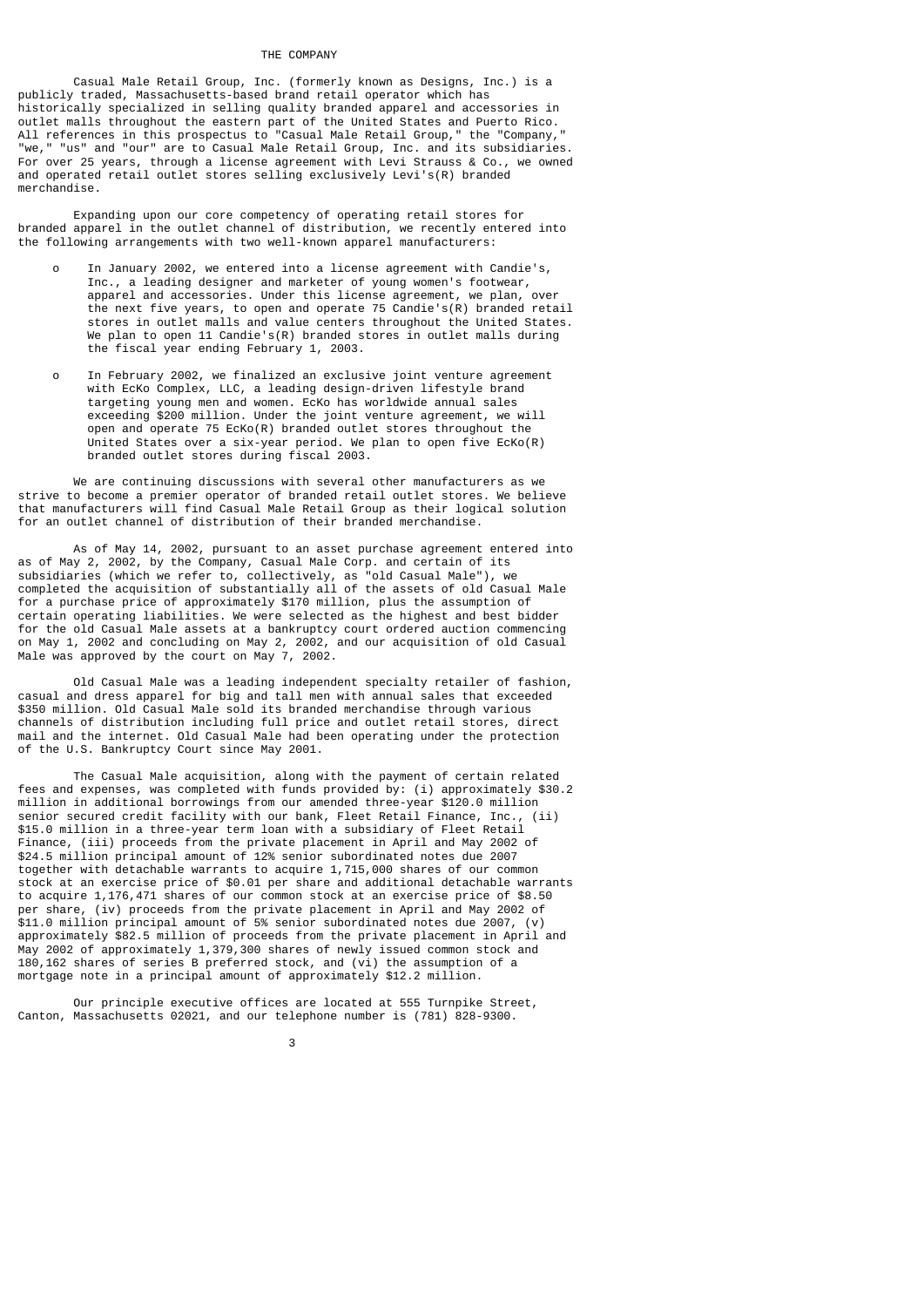### RECENT DEVELOPMENTS

 At the Company's annual meeting of stockholders held on August 8, 2002, the stockholders of the Company voted in favor of changing the Company's corporate name from Designs, Inc. to Casual Male Retail Group, Inc. Also at the annual meeting, the stockholders voted in favor of (i) changing the Company's state of incorporation from Delaware to Nevada, (ii) increasing the number of authorized shares of common stock from 50,000,000 shares to 75,000,000 shares and (iii) issuing additional shares of common stock upon the conversion of the Company's series B preferred stock and the exercise of certain outstanding warrants.

 On August 7, 2002, the Company announced that due to the continued erosion of the Levi's brand in the marketplace and Levi Strauss & Co.'s consistent inability to provide a balanced assortment of product for our Levi's(R) and Dockers(R) stores, the Company evaluated the current trends of its Levi's(R)/Dockers(R) outlet stores as a result of the continuing comparable store sale decreases the business was experiencing. As a result, the Company plans to close between 34 and 40 Levi's(R)/Dockers(R) stores, combine 6 to 8 other stores and reduce the square footage in another 20 to 25 stores. The Company expects to close between 15 and 20 Levi's(R) and Dockers(R) outlet stores over the next twelve to eighteen months, and has already started negotiations with several landlords to terminate leases on the remaining underperforming stores. At the same time, the Company is continuing to execute its integration plan to combine the operations of Designs, Inc. with Casual Male and is in the process of relocating the Company's distribution facility and corporate offices to Canton, Massachusetts.

 On August 23, 2002, the Company announced its second quarter financial results. For the second quarter of fiscal 2003, the Company reported a net loss of \$12.9 million, which includes restructuring charges totaling \$11.0 million, primarily related to the previously announced restructuring of the Company's Levi's(R)/Dockers(R) business and the integration of the Casual Male operations. This compares to a net income of \$0.7 million in the corresponding period of the prior year. For the six months ended August 3, 2002, the Company reported a net loss of \$14.7 million, of which \$11.0 million relates to the aforementioned restructuring charges recorded in the second quarter of fiscal 2003. This compares to a net loss of \$0.7 million in the corresponding period of the prior year. As a result of the restructuring charge, the income tax benefit previously recorded in the first quarter of the current year was reversed in the second quarter, such that no income tax benefit has been recognized in the year-to-date results. Without the impact of the \$11.0 million restructuring charge, the Company would have reported a net loss of \$0.5 million for the second quarter of fiscal 2003 and a net loss of \$2.3 million for the six months ended August 3, 2002.

### RISK FACTORS

 Investing in shares of our common stock involves a high degree of risk. You should carefully consider the following risk factors and all other information contained in this prospectus before purchasing our common stock. The risks and uncertainties described below are those that we currently believe may materially affect our company. Additional risks and uncertainties may also impair our business operations. If the following risks actually occur, our business, financial condition and results of operations could be seriously harmed, the trading price of our common stock could decline and you could lose all or part of your investment.

## Risks Related to the Market in Which We Operate

Our sales will suffer if we fail to accurately predict changing fashion trends and consumer preferences.

 Our business is dependent upon our being able to predict fashion trends, customer preferences and other fashion-related factors. Customer tastes and fashion trends are volatile and tend to change rapidly. Our success depends in large part upon management's ability to effectively predict and respond to changing fashion tastes and consumer demands and to translate market trends to appropriate saleable product offerings far in advance. If we are unable to successfully predict or respond to changing styles or trends and misjudge the market for our products or any new product lines, our sales will be lower and we may be faced with a substantial amount of unsold inventory or missed opportunities. In response, we may be forced to rely on additional markdowns or promotional sales to dispose of excess, slow-moving inventory, which would decrease our revenues, profit margins and profits. In addition, the failure to satisfy consumer demand could have serious longer-term consequences, such as an adverse impact on our brand recognition and the loss of market share to our competitors if our customer base comes to believe that other retailers are more successfully addressing their preferences.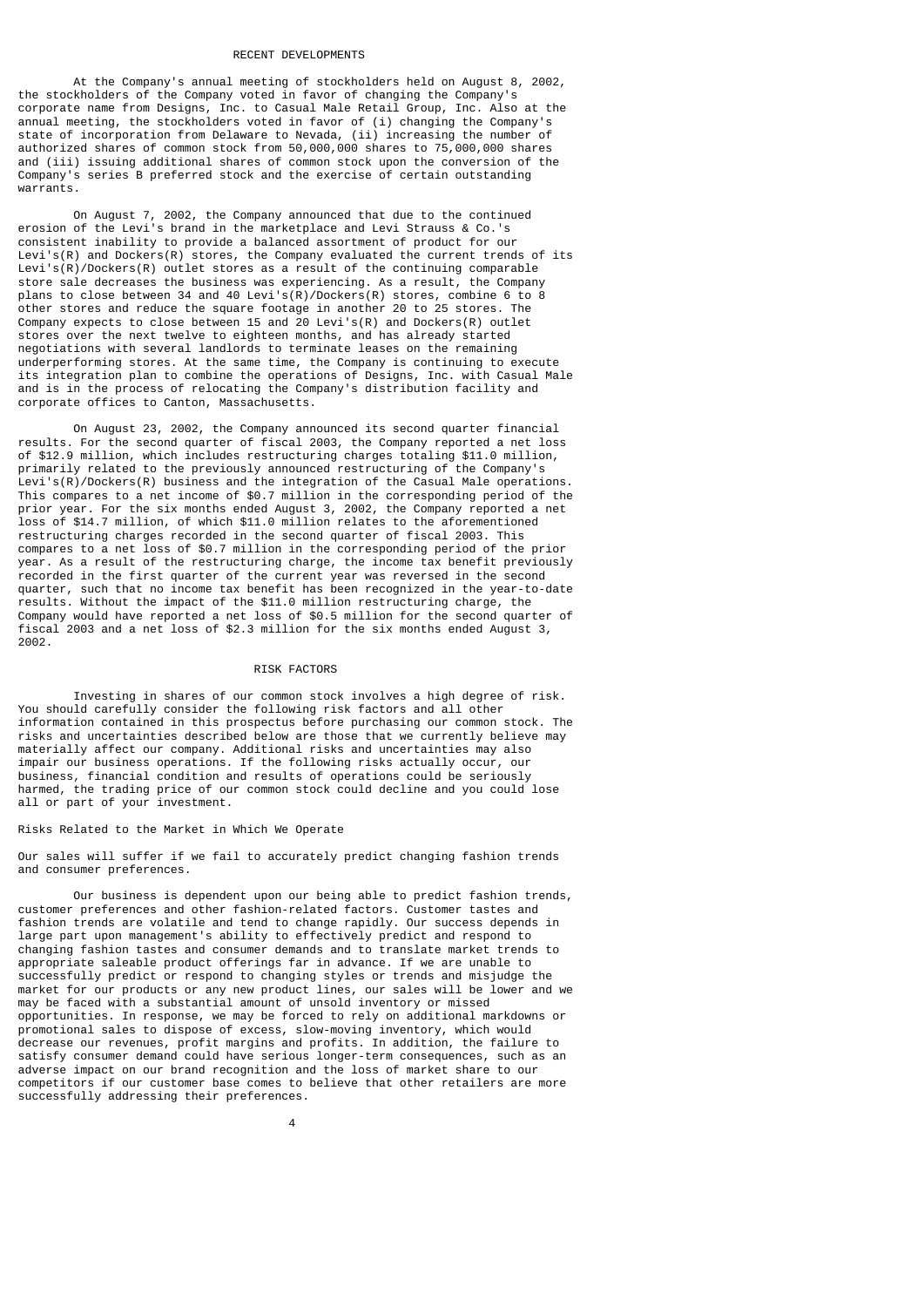Macroeconomic factors adversely affecting the retail industry could also cause a decrease our retail sales which would negatively impact our profitability.

 Our sales could be negatively impacted by a weak retail environment caused by a decline in consumer confidence and ultimately a reduction in consumer spending for such discretionary items such as apparel, which become a lower priority than necessities such as food and housing. Apparel retailers are subject to general economic conditions and purchases of apparel may decline at any time, especially during recessionary periods. In addition, our financial performance is also sensitive to changes in consumer spending trends and shopping patterns.

We understand that the retail industry can be adversely affected by certain economic factors outside of our control that would affect our costs as well as consumer spending behavior. Some of these factors include rising interest rates, negative consumer sentiment brought about by uncertainty over economic recovery and national security, inflation, and rising unemployment. Further, it is well-known in the apparel industry that when economic conditions men are more reluctant than women and children to shop for clothes for themselves. Because over 80% of our sales are attributable to men's apparel, we would be especially sensitive to such a decline. We have no ability to predict or control these economic and political variables.

We could lose market share to competitors in the retail industry, which would cause a decline in our revenues and have a serious adverse impact on our profitability.

 The United States casual apparel market, men's big and tall market and footwear industry are highly competitive with many national and regional department stores, specialty apparel retailers and discount stores offering a broad range of apparel products similar to the products that we sell. Besides retail competitors, we consider any casual apparel manufacturer operating in outlet parks throughout the United States to be a competitor in the casual apparel market. Due to consolidation in the men's apparel industry, it is possible that another competitor, either a mass merchant or a men's specialty store or specialty apparel catalog, could gain market share in men's big and tall apparel due to more favorable pricing, locations, brand and fashion assortment and size availability. Recently, sales of Levi's(R) brand jeans have been impacted by the increased competition from private labels as well as fashion jeans market entrants and by a decrease in national sales trends of Levi's(R) brand products. Our future Candie's(R) Outlet stores face substantial competition in each of our product lines from, among other brands, Skechers, Steve Madden and Esprit. The presence in the marketplace of various fashion trends and the limited availability of shelf space also can affect competition.

 We may not be able to compete successfully with our competitors in the future and could lose brand recognition and market share. A significant loss of market share would put the Company's revenues and profitability at risk.

Our advertising and promotion efforts, while increasing costs, may not result in increased sales.

 Our business is directly affected by the success or failure of the advertising and promotional efforts of the Company and our vendors. Future advertising efforts of our company, our vendors or our other licensors may be costly and may not result in increased sales. If a major advertising campaign were undertaken without success, then the Company's failure to realize any revenues from its advertising and promotional expenditures, together with the possible resulting erosion of brand recognition and loss of market share, would have a negative impact upon the Company's revenues. In either case, increased costs and decreased margins, accompanied by static or decreased revenues, would cause a decline in the Company's profitability.

Risks Related to Our Operations

Our business is likely to be damaged if we are unable to keep certain key personnel.

 Our future success is dependent on the personal efforts, performance and abilities of our key management. Although none of our senior executives is close to retirement age and we are not currently aware of any tensions between management and any senior executive, there is always the possibility that a key member of the management team could become unwilling or unable to continue in that capacity for other reasons. For example, the loss of the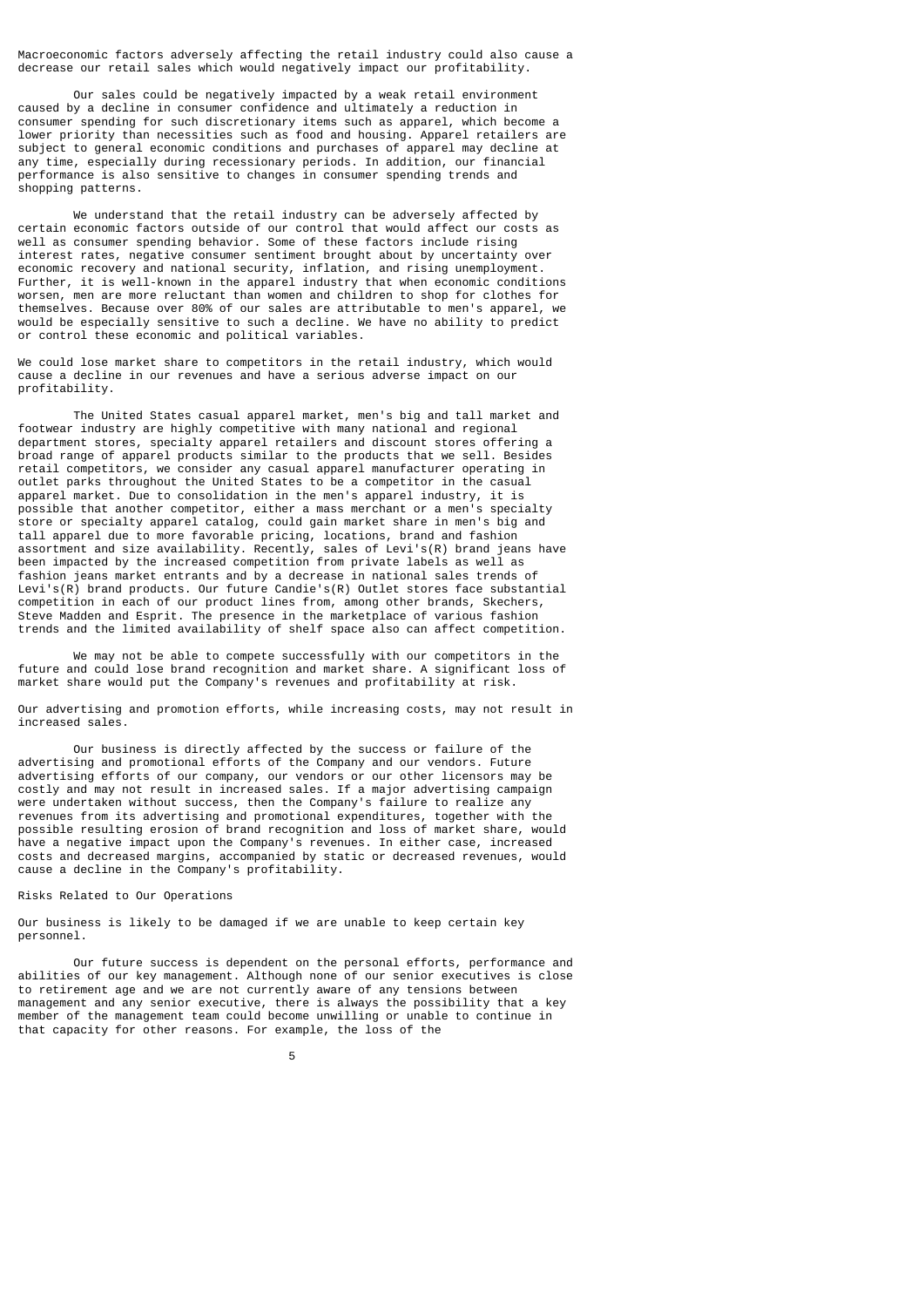services of the Company's chief executive officer, David Levin, or its chief financial officer, Dennis Hernreich, both of whom are an integral part of our daily operations and primary decision makers in all operating matters, could significantly impact the business, until adequate replacements can be identified and put in place, by causing a loss of organizational focus, poor operating execution, or both. In addition, the loss of our chief executive officer and chief financial officer, each of whom has many years of senior executive experience in the retail apparel industry, could materially reduce our ability to identify and execute potential strategic initiatives such as joint venture and licensing opportunities, the establishment of new store locations, and possible acquisitions. That could, among other things, reduce potential revenues, prevent us from diversifying from more limited product lines and geographic concentrations, and expose us to downturns in those markets. The loss of those individuals as well as our chairman, who also has many years of experience in the capital markets, could negatively impact our ability to obtain additional debt or equity financing for our operations or to refinance existing indebtedness, or the terms that might be negotiated for such financing or refinancing. Those circumstances in turn could ultimately result in a significant decline in profitability and an erosion in the Company's financial condition. The competition is intense for the type of highly skilled individuals with relevant industry experience that we require and we may not be able to attract and retain new employees of the caliber needed to achieve our objectives.

If we fail to adequately upgrade and enhance our information systems and control procedures, our systems may not be able to support our requirements.

 The Company depends heavily upon technology and information systems to control inventory, sales, markdowns, merchandise on hand and other critical information. We periodically review, improve and, under certain circumstances, replace our technology and management information systems to provide enhanced support to all operating areas of our company. Currently, the Company is undergoing a significant effort to replace Casual Male's existing antiquated legacy systems, as part of the process of integrating the historical Designs, Inc. and Casual Male operations.

 It is critically important to the successful operation of the Company that the implementation of the systems integration process, which entails the replacement, enhancement, or upgrade of all Casual Male's vital information systems, be completed timely without disruption to the daily operations of the Company. The Company anticipates that the implementation will require approximately 12 months to complete.

 However, we may not be able to successfully implement required enhancements to our operating systems in the future. If such upgrades and enhancements are not successfully implemented, then our current systems may not be able to continue to support adequately our future management information requirements.

 Any significant deficiencies in our management information systems resulting in less than optimal systems performance could have a negative impact upon the business. For example, since the information systems provide vital information with respect to specific merchandise sales at the SKU level, replenishment requirements to maintain optimum inventory levels, and sell through data from which markdown requirements are identified to most productively sell through poor selling SKU's, if that information is not consistently provided on a timely and accurate basis the Company's sales could be severely impacted, or its gross margins could easily erode.

 If we fail to continue to improve upon and enhance our present management information systems, then we may not be able to resolve or eliminate any existing or potential difficulties, which could have a significant impact on our business and results of operations.

If the third party manufacturers upon which we are dependent are unable or unwilling to meet our needs, then we may be unable to obtain sufficient products of adequate quality.

 We do not own or operate any manufacturing facilities and are therefore are entirely dependent on third parties for the manufacture of the products we sell, which are the core of our business. Without adequate supplies of merchandise to sell to our customers in the merchandise styles and fashions demanded by the Company's particular customer base, sales would decrease materially and the Company's business would be in jeopardy. Furthermore, approximately 75-80% of our merchandise are private label items made specifically for Casual Male and its customers. In the event that manufacturers are unable or unwilling to ship products to us in a timely manner or continue to manufacture products for us, we would have to rely on other current manufacturing sources or identify and qualify new manufacturers. We might not be able to identify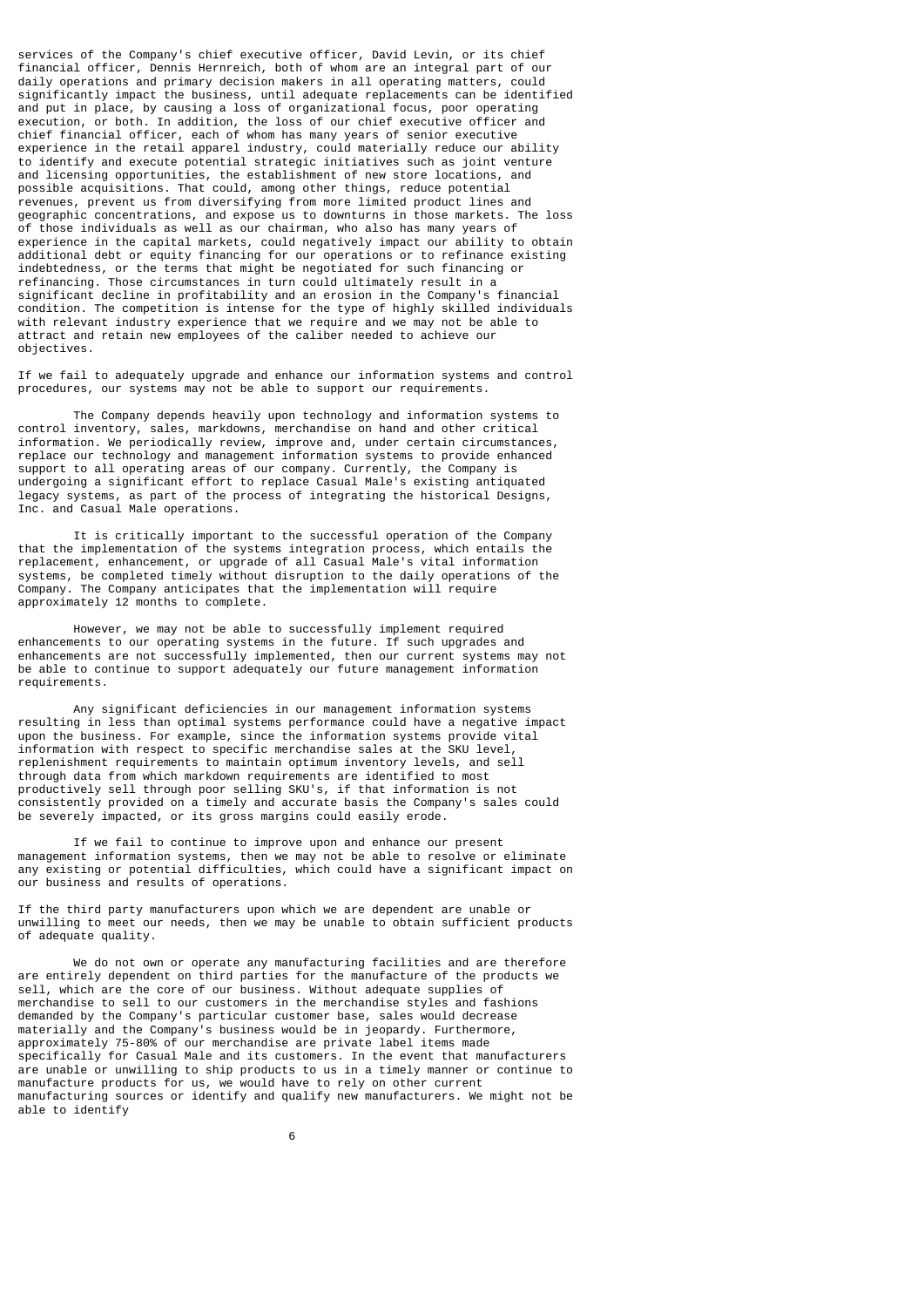or qualify such manufacturers for existing or new products in a timely manner and such manufacturers might not allocate sufficient capacity to us in order to meet our requirements. The consequences of not securing adequate and timely supplies of private label merchandise would negatively impact proper inventory levels, sales and gross margin rates, and ultimately the profitability of the Company.

 In addition, even if our current manufacturers continue to manufacture our products, they may not maintain adequate controls with respect to product specifications and quality and may not continue to produce products that are consistent with our standards. If we are forced to rely on products of inferior quality, then our brand recognition and customer satisfaction would be likely to suffer and the amount of merchandise we sell, or the prices we charge for such merchandise, or both, would be reduced, decreasing our revenues and our profitability.

 Should we experience significant unanticipated demand, we will be required to significantly expand our access to manufacturing, both from current and new manufacturing sources. If such additional manufacturing capacity is not available on terms as favorable as those obtained from current sources, then our revenues or profit margins, or both, will suffer.

If our trademarks or licenses are compromised, then the market for our products could decline.

We own and use a number of trademarks and operate under certain trademark license agreements. We believe that these trademarks have significant value and are instrumental in our ability to create and sustain demand for and market our products. We cannot assure that these trademarks and licensing agreements will remain in effect or that they will be renewed. In addition, any future disputes concerning these trademarks and licenses may cause us to incur significant litigation costs or force us to suspend use of the trademarks. For additional details about our license agreements, you should refer to our Annual Report on Form 10-K for the fiscal year ended February 2, 2002 (which we refer to as the "Form 10-K"), which is incorporated herein by reference.

We may not be able to successfully expand our operations as planned.

 We plan to significantly expand our operations in fiscal 2003 by opening several new stores and we expect to have capital expenditures of approximately \$4.0 million. Our expansion plans are discussed in detail in the Form 10-K. Our growth strategy depends on our ability to open and operate new retail stores on a profitable basis. Our operating complexity and management responsibilities will increase as we continue to grow, and we may face challenges in managing our future growth. This anticipated growth will require that we continue to expand and improve our operations, including our distribution infrastructure, and expand, train and manage our employee base. In addition, we may be unable to hire a sufficient number of qualified personnel to work in our new stores or to successfully integrate the stores into our business. Our expansion prospects also depend on a number of other factors, many of which are beyond our control, including, among other things: economic conditions, competition, and consumer preferences. We may not be able to achieve our store expansion goals and, even if we succeed in opening new stores as planned, our newly opened stores may not achieve revenue or profitability levels comparable to those of our existing stores in the time periods estimated by us, or at all.

Acts of terrorism or war could adversely impact our business.

 Additional actual or threatened acts of terrorism or war could negatively impact availability of merchandise or consumer spending trends and may otherwise adversely impact our business. Depending upon the nature of an attack or threatened attack, consumers may be unwilling or unable to go to our retail outlets or may otherwise decrease spending in general. A significant decrease in consumer spending could have a significant adverse impact on our revenues.

 In addition, approximately 20% of the Company's merchandise is directly imported from other countries, and most of its remaining merchandise is supplied by U.S. domestic suppliers which source their goods from other countries. If imported goods become difficult or impossible to bring into the United States, and if we cannot obtain such merchandise from other sources at similar costs, then the Company's sales, gross margins and profit margins would significantly decline. Furthermore, in the event that commercial transportation is curtailed or substantially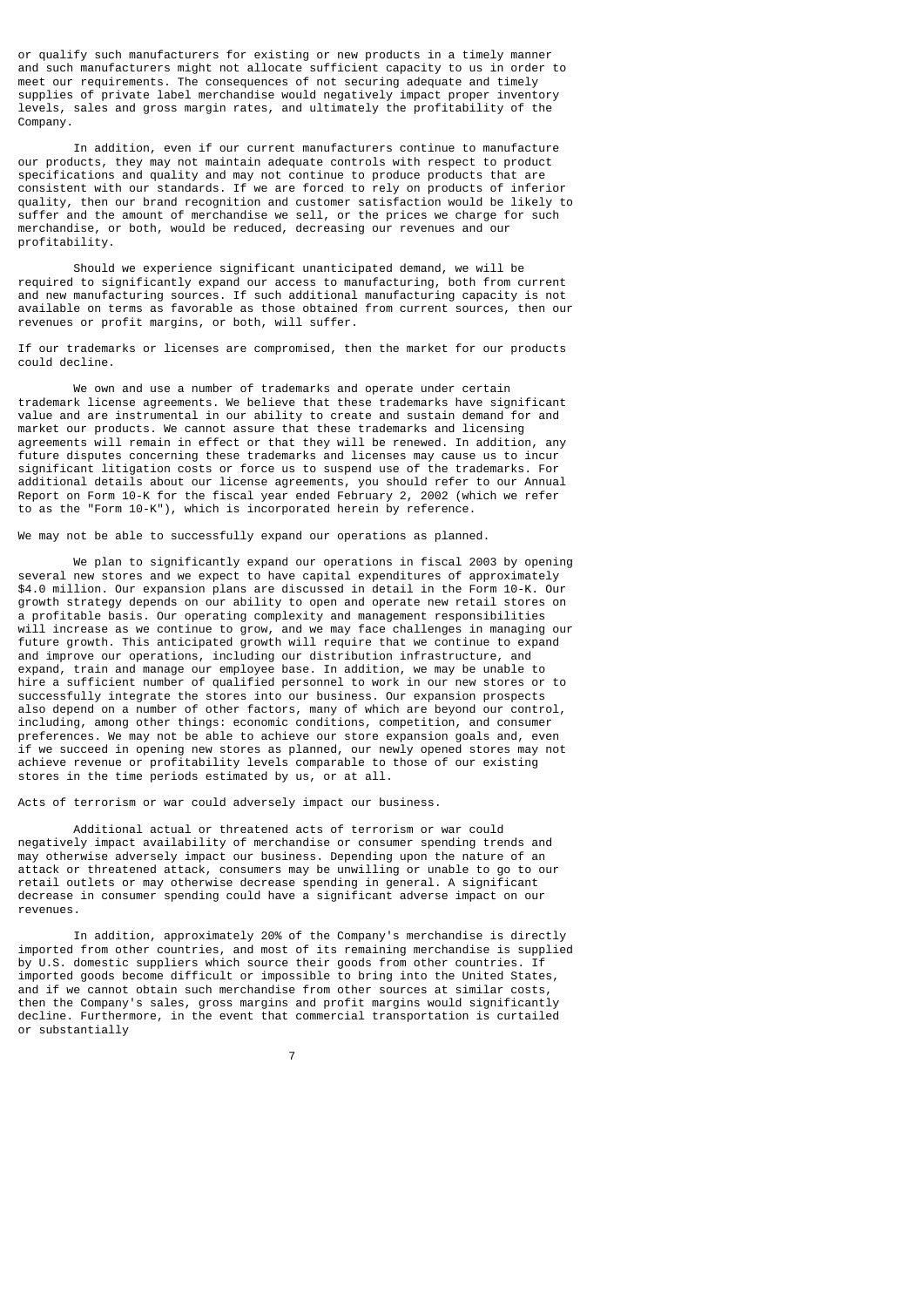delayed, the Company may not be able to maintain adequate inventory levels of important merchandise levels on a consistent basis, which would negatively impact the Company's sales and potentially erode the confidence of its customer base, leading to further loss of sales and decline in profitability.

 In extreme circumstances, it may be necessary to close less productive stores so as to consolidate important merchandise categories into the Company's most productive stores which would severely impact the Company's profitability and cash flow.

Additional issuances of our common stock would cause you to incur immediate dilution.

 In private placement transactions in April and May 2002, we issued shares of common stock, preferred stock convertible into common stock and warrants to purchase common stock. The issuance of common stock upon conversion of the preferred stock and exercise of the warrants and other issuances of additional common stock by us, from time to time, subjects our common stock to the dilutive effects of such issuances.

Several provisions of our governing law could discourage, delay or prevent transactions that stockholders might otherwise consider favorable.

 It is possible that certain provisions of the Delaware corporate law or, if we change our state of incorporation from Delaware to Nevada (as approved at our annual meeting of stockholders on August 8, 2002), the Nevada corporate law may make it more difficult to accomplish transactions which stockholders may otherwise deem to be in their best interests. Such provisions may be deemed to have an anti-takeover effect and may delay, defer or prevent a tender offer or takeover attempt that might result in the receipt of a premium over the market price for the securities held by stockholders.

# Risks Relating to Our Acquisition of Casual Male

We may fail to realize the cost savings we anticipated from the Casual Male acquisition.

 We anticipate significant cost savings following our May 2002 acquisition of substantially all the assets of Casual Male, primarily through headcount reductions, renegotiation of contractual arrangements for supplies and services associated with the operation for more favorable pricing terms, elimination of inefficient and costly business processes and costs by streamlining the Company's management information systems and economies of scale in purchasing. It is possible that some of the contemplated reductions could fail to take place on the scale proposed due to unforeseen or underestimated needs for the employees in question. It is also possible that the cost savings associated with achieving purchasing economies fail to materialize due to unsuccessful negotiations with key vendors. There is also a cost to realizing the potential savings and these costs could potentially be higher than originally contemplated in management's projections. In such an instance, the amount of the cost savings would be offset by the higher costs of realizing the savings, thereby reducing the overall benefit of the acquisition and reducing our expected profitability. If there are substantial failures to achieve these cost savings, cash flow and the servicing of debt related to the acquisition could also be reduced.

We may not be able to successfully integrate the Company's prior operations with the Casual Male operations.

 Following the Casual Male acquisition, we face execution risk on two fronts: (i) successful post-acquisition integration of Casual Male operations and (ii) on-schedule store openings as outlined in our licensing and joint venture agreements with Candie's, Inc. and EcKo Complex, LLC, respectively. It is possible that unforeseen pitfalls during the post-acquisition integration effort could adversely affect our historical operation of operating branded outlet stores as well as our ability to operate the Casual Male stores effectively. In such an event, the Company's anticipated revenue growth may not be realized and the expected profit margins may not be achieved, and therefore the Company may not reach the level of profitability anticipated by management in connection with the acquisition. In an extreme case, the historical levels of both sales and profit margins for the different businesses could also be adversely impacted.

en andere de la provincia de la provincia de la provincia de la provincia de la provincia de la provincia del<br>En 1888, en 1888, en 1888, en 1888, en 1888, en 1888, en 1888, en 1888, en 1888, en 1888, en 1888, en 1888, en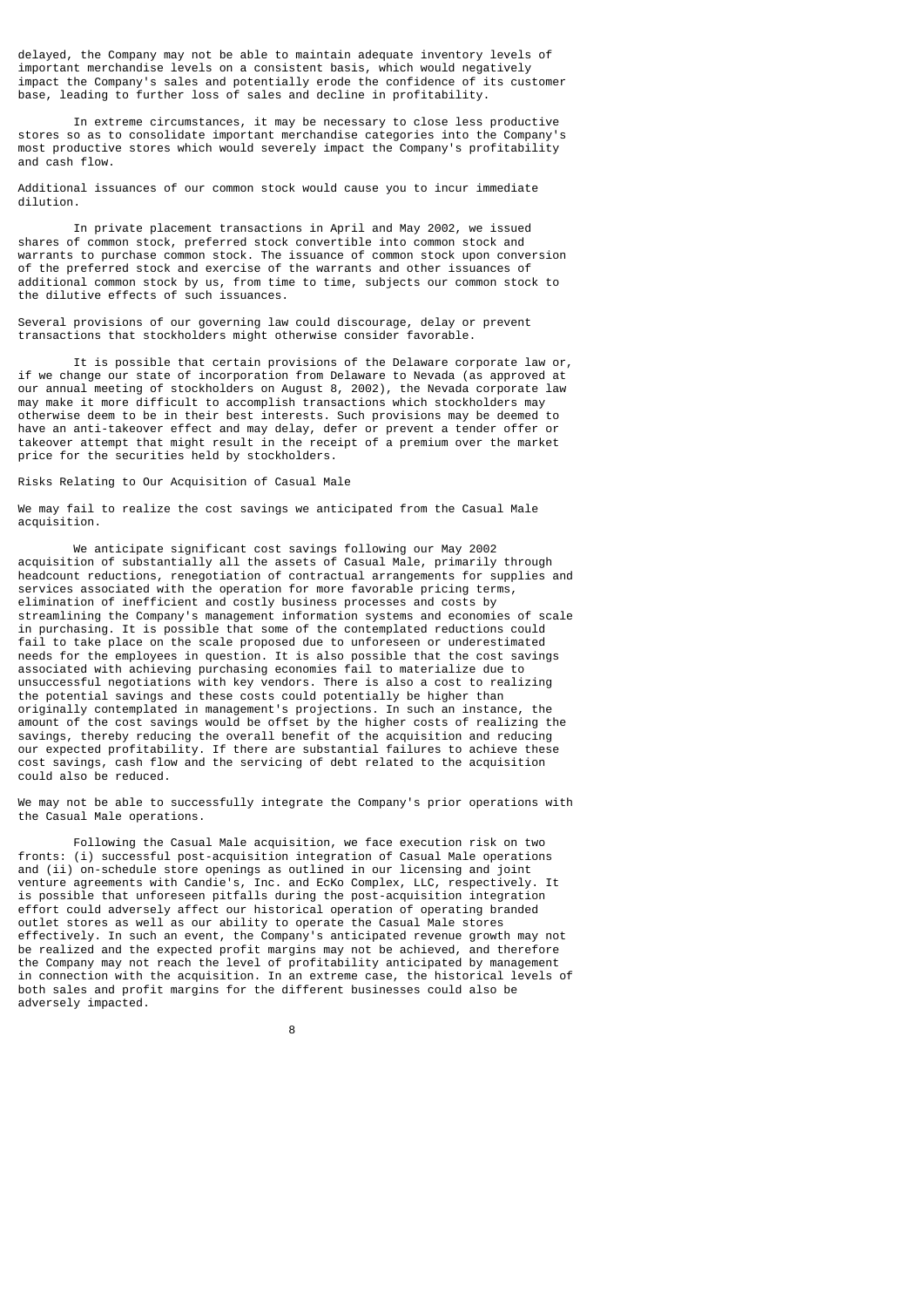We may not succeed in our efforts to manage multiple brands in different channels of distribution.

 Several retailers have had problems executing a corporate strategy aimed at operating multiple brands in multiple channels. We have expertise in the outlet channel of distribution, but the Casual Male acquisition introduces operations in the specialty store and internet channels of distribution. We are now also responsible for all aspects of brand management with respect to the Casual Male brand, including advertising and promotion, and the servicing and merchandising of private label merchandise, which currently represent approximately 75-80% of Casual Male's merchandise inventory. Under the current operating model, this function is mostly the responsibility of the branded manufacturer. If the managing of multiple brands within multiple channels is poorly executed, the Company will not achieve its expected level of profitability, and could ultimately be compelled to eliminate the multiple brand strategy so that the organization may focus on a single brand strategy.

If the size of our target demographic group shrinks, our sales are likely to decrease.

 Research provided to Casual Male by The NPD Group suggests that big and tall men accounted for approximately 11% of the total men's apparel market for 1999. Casual Male currently targets big and tall men in the 25-54 age group. However, as more and more food retailers begin to compete on the basis of providing more healthy menus, and American popular culture becomes more health conscious, the size of this target demographic could decrease, resulting in lower sales.

Covenants with our lenders may prevent management from doing things that would otherwise be in the Company's best interests.

 The Third Amended and Restated Loan and Security Agreement that we entered into with Fleet Retail Finance and other lenders on May 14, 2002 contains numerous operating covenants that will limit the discretion of management with respect to certain business matters, and which will place restrictions on, among other things, our ability to incur additional indebtedness, to create liens or other encumbrances, and to make certain payments or investments, loans and guarantees. These restrictions can have a negative impact upon the Company being able to expend funds as it deems necessary, including for the opening of new store locations or the pursuit of potential acquisitions, joint ventures or other strategic initiatives, or enter into important contractual relationships for the improvement of the operation, which could ultimately negatively impact the Company's financial performance.

Changes in the Company's credit profile following the Casual Male acquisition could have a detrimental effect on its relationship with its suppliers.

 As a result of the additional debt we incurred to finance the Casual Male acquisition, we have become a highly leveraged company. This will have several important effects on our future operations including, but not limited to, (i) a substantial portion of our cash flow from operations must be dedicated to the payment of interest on our indebtedness and will not be available for other purposes, (ii) certain restrictions related to our borrowing may limit our ability to borrow additional funds or dispose of assets and may affect our flexibility in planning for, and reacting to, changes in it business, including other possible acquisition activities, and (iii) our ability to obtain additional financing in the future for working capital, capital expenditures, acquisitions, general corporate or other purposes may be impaired.

 Based on the foregoing, our credit risk profile has changed from that of a historically unleveraged company to that of a highly leveraged company. As such, certain suppliers may change the terms under which they are willing to extend trade credit to us or the amount of such credit they are willing to extend at any one time. In both cases the amount of trade credit would be reduced, which would negatively impact the Company's working capital available for operating purposes, increase the borrowings under its revolving line of credit, and reduce the liquidity amount available under its revolving line of credit. In the event that suppliers reduce credit terms or place us on a cash-on-delivery (C.O.D.) basis, our working capital liquidity could be substantially reduced and we could have difficulty maintaining inventory levels or otherwise funding our operating needs.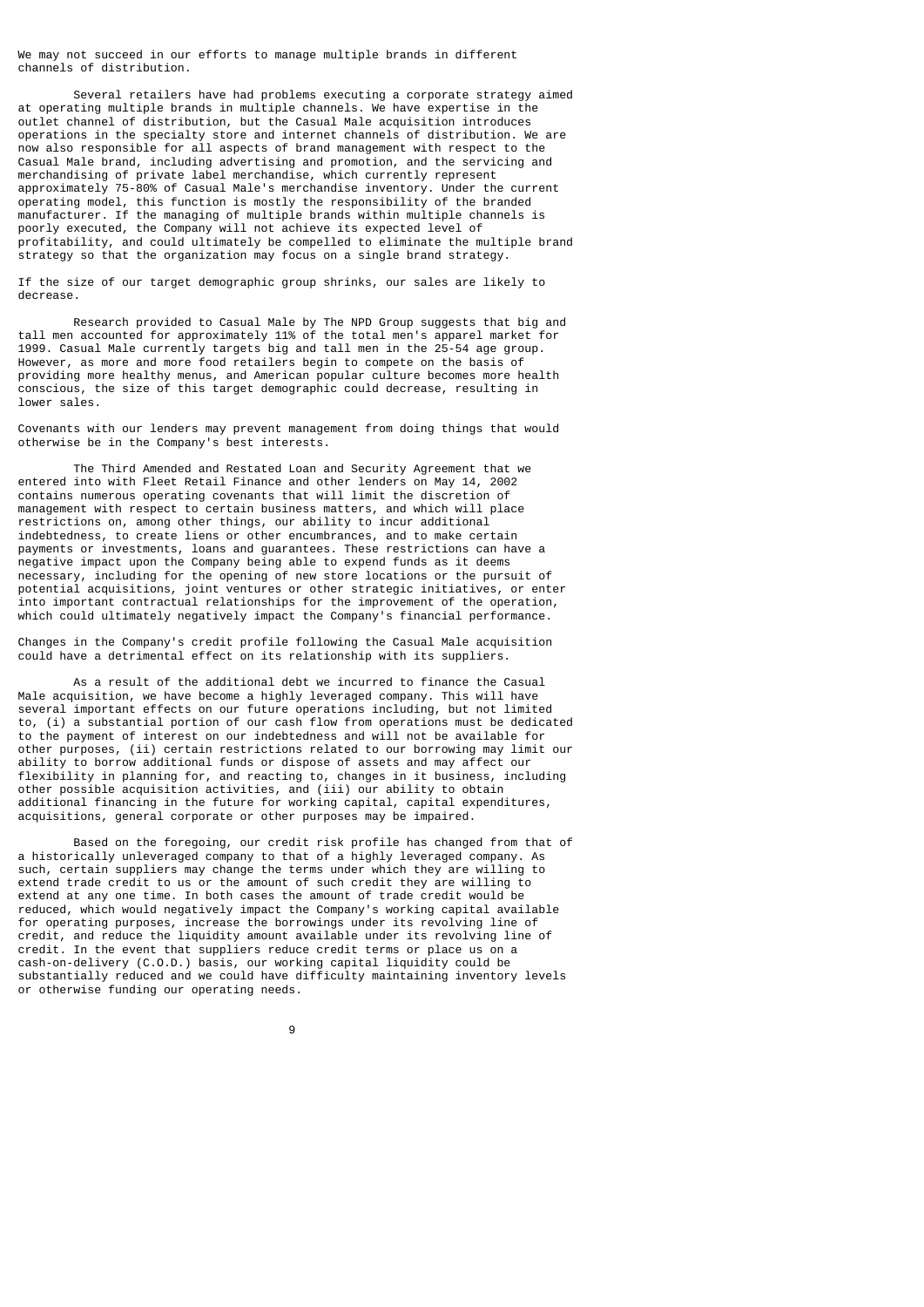### FORWARD-LOOKING STATEMENTS

 This prospectus contains forward looking statements, which include statements based on our current expectations, assumptions, estimates and projections about our business and our industry. The nature of forward-looking information is that such information involves assumptions, risks and uncertainties. Forward-looking information requires our management to make assumptions, estimates, forecasts and projections regarding our future results as well as the future effectiveness of our strategic plans and future operational decisions. Forward-looking statements made by us or on our behalf are subject to the risk that the forecasts, projections, and expectations of management, or assumptions underlying such forecasts, projections and expectations, may become inaccurate. Accordingly, our future financial positions, the actual results of our operations and the implementation of our plans and operations may differ materially from forward-looking statements made by us or on our behalf.

 We use words such as "believes," "anticipates," "expects," "intends," "plans" and similar expressions to identify forward-looking statements, but these are not the exclusive means of identifying these statements. Actual results could differ materially from those projected in any forward-looking statements for the reasons detailed in "Risk Factors" or elsewhere in this prospectus. Before you decide to invest in our common stock, you should be aware that if any of the events described in the "Risk Factors" section and elsewhere in this prospectus occur, they could have an adverse affect on our business. We assume no obligation to update any forward-looking statement.

### **DIVIDENDS**

 We presently intend to retain earnings for working capital and to fund capital expenditures. Accordingly, there is no present intention to pay dividends on any shares of our common stock. In addition, the Third Amended and Restated Loan and Security Agreement further restricts the payment of dividends.

### USE OF PROCEEDS

 We will not receive any proceeds from any sales of the shares offered pursuant to this prospectus.

# SELLING STOCKHOLDERS

 In May 2002, we issued to certain investors who are selling stockholders hereunder a total of 180,162 shares of series B preferred stock and 1,379,300 shares of common stock, and we have issued to the placement agent for certain such transactions warrants to purchase 500,000 shares of common stock at an exercise price of \$4.25 per share. Each share of series B preferred stock was automatically converted into 100 shares of common stock upon approval by our stockholders of the proposal to approve the issuance of common stock upon conversion of the series B preferred stock at the annual meeting of our stockholders held on August 8, 2002. These transactions and the process of stockholder approval are described more fully in our Current Report on Form 8-K filed on May 23, 2002, as amended on May 23, 2002 and June 14, 2002, and our definitive proxy statement filed on July 8, 2002, all of which are incorporated herein by reference.

 Also in April and May 2002, in connection with the private placement of our senior subordinated notes, we issued certain purchasers of such notes who are selling stockholders hereunder detachable warrants to purchase an aggregate of 2,891,471 shares of common stock with initial exercise prices ranging from \$0.01 to \$8.50 per share.

 The following table sets forth information as of June 3, 2002, regarding the beneficial ownership of shares of common stock by the selling stockholders. The table presents the total number of shares of common stock owned by the selling stockholders prior to the offering contemplated by this prospectus, the total number of shares included in the offering and, assuming the selling stockholders will offer all of the shares listed in the table below pursuant to the offering contemplated by this prospectus, the total number of shares of common stock owned by the selling stockholders after completion of the offering. This prospectus offers, and the registration statement of which this prospectus forms a part registers, only the shares which are listed in the table below in the column titled "Number of shares of Offered Common Stock." Selling stockholders may sell only those shares pursuant to the offering. The presentation is based on (i) 15,989,343 shares of our common stock that were reported as outstanding on June 3, 2002, (ii) 18,016,200 shares of our common stock issued upon conversion of the series B preferred stock on August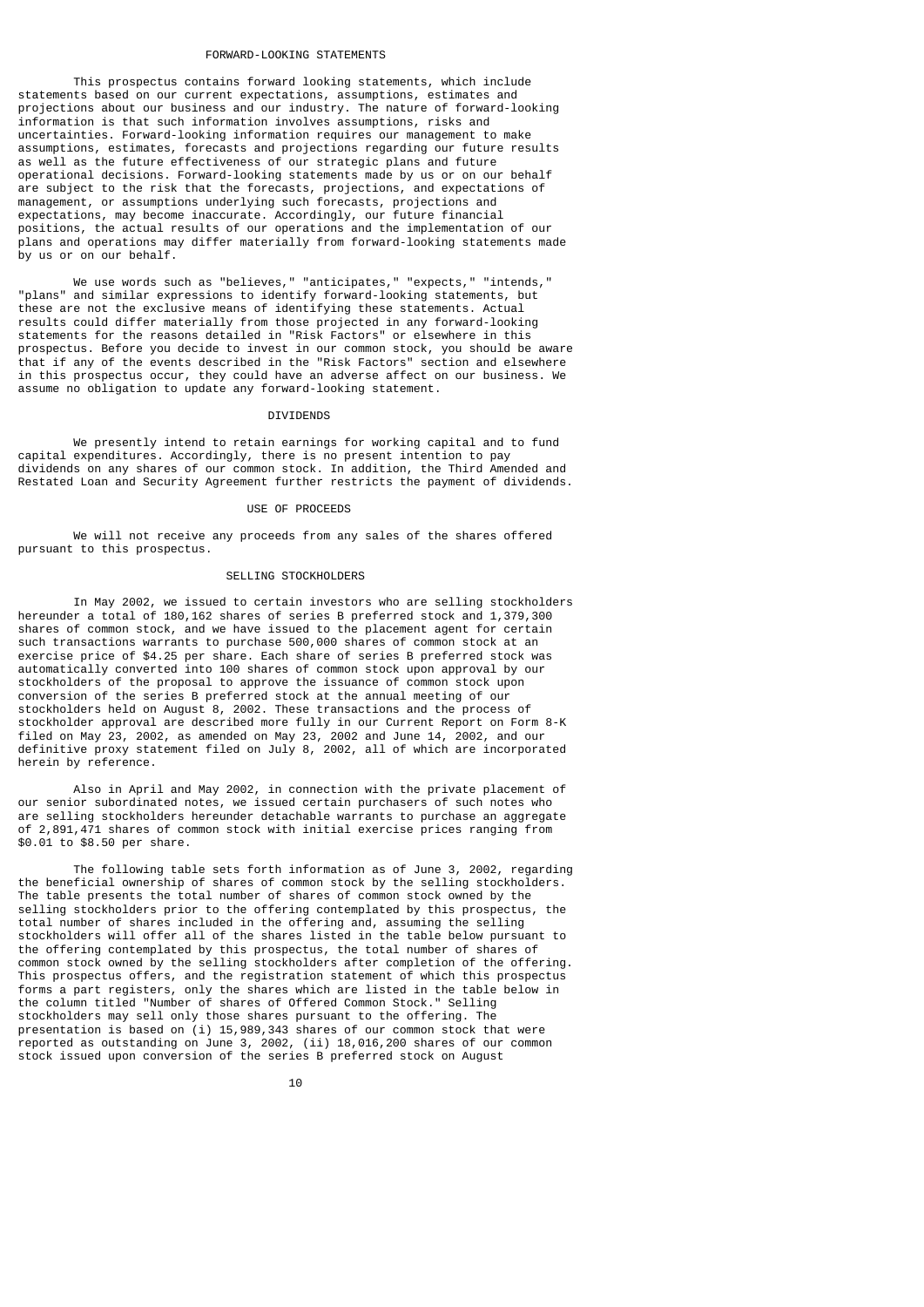8, 2002 and (iii) 4,531,471 shares of our common stock anticipated to be issued or issuable upon exercise of warrants and options.

 The following table and notes following the table were prepared based on information provided to us by the listed selling stockholders. Other than as set forth in the footnotes to the following table, the selling stockholders have not had any material relationship with Casual Male Retail Group within the past three years.

|                                                                     | Number of         | Number of         | Percentage<br>оf<br>shares<br>owned | Percentage<br>outstanding<br>Number of<br>shares owned |
|---------------------------------------------------------------------|-------------------|-------------------|-------------------------------------|--------------------------------------------------------|
|                                                                     | shares owned      | shares of         | subsequent                          | subsequent                                             |
|                                                                     | prior to the      | offered common    | to the                              | to the                                                 |
| Selling Stockholder                                                 | offering          | stock             | offering                            | offering                                               |
|                                                                     |                   |                   |                                     | $^\star$                                               |
| 300 Plaza Drive Associates<br>Almarc Trading Corp. Defined Benefit  | 25,000            | 25,000            |                                     |                                                        |
| Plan**                                                              | 25,000            | 25,000            |                                     | $\star$                                                |
| AMT Asset Management, LP**                                          | 50,000            | 50,000            |                                     | $\star$                                                |
| Barclays Global Investors Ltd.                                      | 33,000            | 33,000            |                                     | $\star$                                                |
| Baron Asset Fund on behalf of<br>the Small Cap Fund Series $(1)$ ** | 3,760,353         | 3,760,353         |                                     | $\star$                                                |
| Benchmark Partners, LP                                              | 235,300           | 235,300           |                                     | $\star$                                                |
| Brahman Bull Fund, L.P.                                             | 148,200           | 148,200           |                                     | $\star$                                                |
| Brahman C.P.F. Partners, L.P.                                       | 66,800            | 66,800            |                                     |                                                        |
| Brahman Institutional Partners, L.P.                                | 52,200            | 52,200            | $ -$                                | $\star$                                                |
| Brahman Partners II Offshore, Ltd.                                  | 94,200            | 94,200            |                                     |                                                        |
| Brahman Partners II, L.P.                                           | 46,100            | 46,100            | $ -$                                |                                                        |
| Brahman Partners III, L.P.                                          | 8,600             | 8,600             |                                     |                                                        |
| The Branagh Revocable Trust, Peter W                                | 6,500             | 6,500             | $- -$                               |                                                        |
| Branagh and Ramona Y. Branagh, Trustees                             |                   |                   |                                     |                                                        |
| Bric Retail, L.P.                                                   | 15,700            | 10,600            | 5,100                               | $\star$                                                |
| Bric6, LP                                                           | 225,200           | 218,400           | 6,800                               |                                                        |
| Bricoleur Enhanced, L.P.                                            | 219,400           | 219,300           | 100<br>$\sim$ $\sim$                | $\star$                                                |
| Bricoleur Managed Trust                                             | 48,900            | 48,900            |                                     |                                                        |
| Bricoleur Offshore, Ltd.                                            | 361,900           | 361,000           | 900                                 | $\star$                                                |
| Bricoleur Partners II, L.P.                                         | 305,500           | 304,700           | 800                                 |                                                        |
| Bricoleur Partners, L.P.                                            | 250,900           | 238,500           | 12,400                              |                                                        |
| Bricoleur-Plus Fund, Ltd.                                           | 13,400            | 10,600            | 2,800                               |                                                        |
| Allen Brill                                                         | 47,500            | 40,000            | 7,500<br>$\sim$ $\sim$              |                                                        |
| Brook Road Nominee Trust<br>Buckingham RAF Int'l Partners, L.P.**   | 50,000            | 50,000            | $\sim$ $\sim$                       |                                                        |
|                                                                     | 110,600           | 110,600           |                                     |                                                        |
| Buckingham RAF Partners II, L.P.**                                  | 55,600<br>720,900 | 51,800<br>661,200 | 3,800<br>59,700                     |                                                        |
| Buckingham RAF Partners, L.P.**<br>BY Partners, L.P.                | 289,800           | 289,800           | $- -$                               |                                                        |
| Carafe Investment Co. Ltd.                                          | 397,000           | 100,000           | 297,000                             | $\star$                                                |
| Clark Partners I, L.P. (2)                                          | 2,346,359         | 2,346,359         | $- -$                               |                                                        |
| Stewart L. Cohen                                                    | 23,500            | 23,500            | $- -$                               |                                                        |
| Cragswood, Ltd.                                                     | 18,900            | 18,900            | $- -$                               |                                                        |
| Kenneth C. Cummins (3)                                              | 69,100            | 30,000            | 39,100                              |                                                        |
| Walter Fischer                                                      | 60,000            | 50,000            | 10,000                              |                                                        |
| Glenhill Capital, LP                                                | 1,129,500         | 1,129,500         | $- -$                               | $\star$                                                |
| Glenhill Capital Overseas Partners Ltd.                             | 282,400           | 282,400           | $- -$                               |                                                        |
| Howard Gonchar                                                      | 31,500            | 23,500            | 8,000                               |                                                        |
| Richard W. Greene IRA                                               | 25,000            | 25,000            | $\sim$ $\sim$                       |                                                        |
| Jon D. Gruber & Linda W. Gruber                                     | 61,900            | 58,900            | 3,000                               | $\star$                                                |
|                                                                     |                   |                   |                                     |                                                        |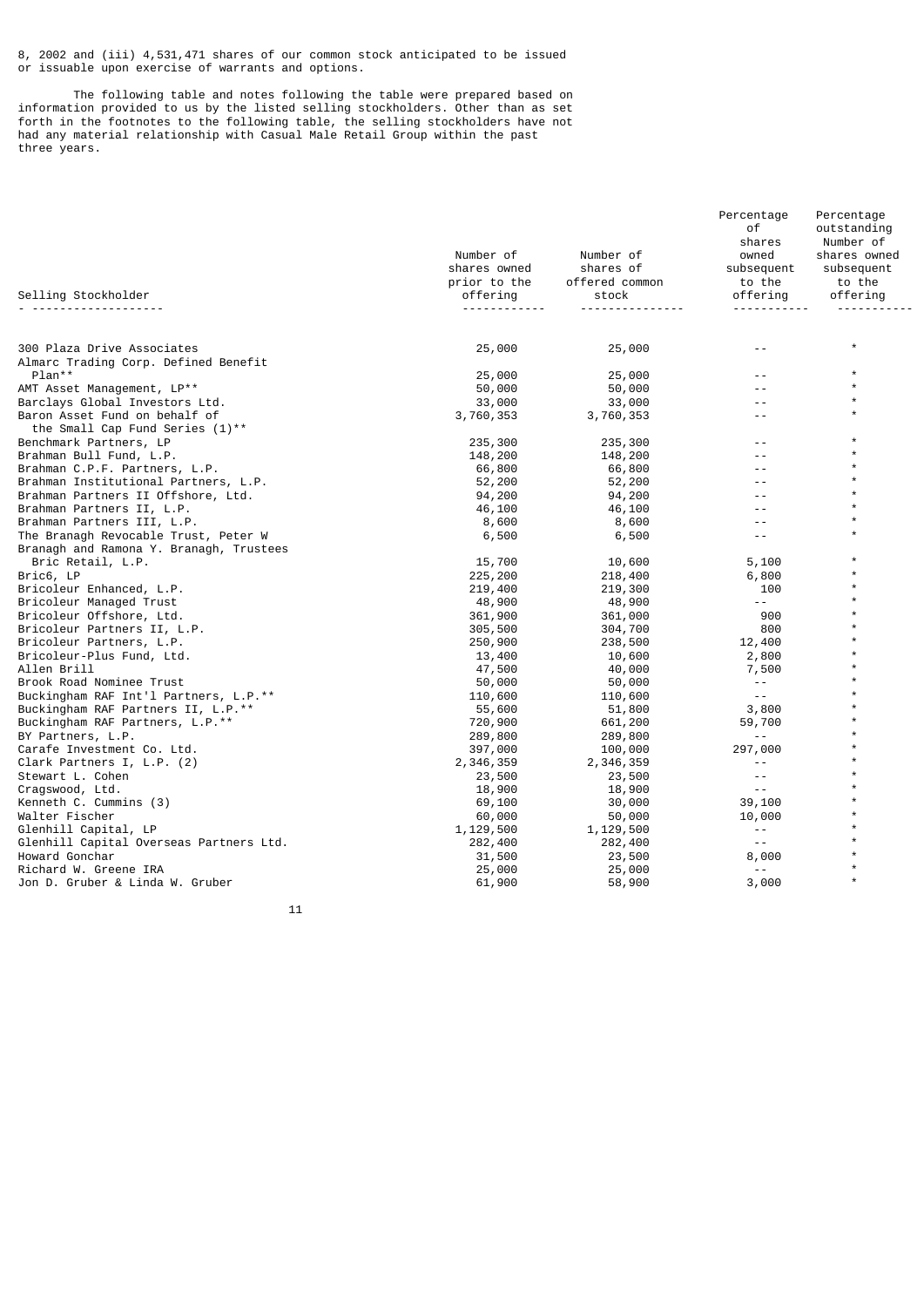|                                                           | Number of<br>shares owned<br>prior to the | Number of<br>shares of<br>offered common | Percentage<br>оf<br>shares<br>owned<br>subsequent<br>to the | Percentage<br>outstanding<br>Number of<br>shares owned<br>subsequent<br>to the |
|-----------------------------------------------------------|-------------------------------------------|------------------------------------------|-------------------------------------------------------------|--------------------------------------------------------------------------------|
| Selling Stockholder                                       | offering                                  | stock                                    | offering<br><u> - - - - - - - - - -</u>                     | offering                                                                       |
|                                                           |                                           |                                          |                                                             |                                                                                |
|                                                           |                                           |                                          |                                                             | $\star$                                                                        |
| Gruber & McBaine International<br>Patrick M. Guarini      | 125,800<br>23,500                         | 121,800<br>23,500                        | 4,000                                                       | $\star$                                                                        |
| Guerrilla IRA Partners                                    | 14,000                                    | 14,000                                   | $- -$                                                       | $\star$                                                                        |
| Guerrilla Partners                                        | 33,100                                    | 33,100                                   | $ -$                                                        | $\star$                                                                        |
| Halpern Capital DBA UVEST Investment                      |                                           |                                          |                                                             |                                                                                |
| Services (4)                                              | 500,000                                   | 500,000                                  | $\sim$ $-$                                                  | $\star$<br>$\star$                                                             |
| Dennis R. Hernreich (5)<br>Hocky Capital, LP              | 109,268<br>227,100                        | 60,000<br>227,100                        | 49,268<br>$- -$                                             | $\star$                                                                        |
| Hocky Capital QP LP                                       | 224,800                                   | 224,800                                  |                                                             | $\star$                                                                        |
| Allison Holtzman IRA, Bear Stearns                        |                                           |                                          |                                                             |                                                                                |
| Securities Corp. Custodian                                | 7,800                                     | 7,800                                    | $ -$                                                        | $\star$<br>$\star$                                                             |
| Marc L. Holtzman                                          | 23,500                                    | 23,500                                   | $ -$                                                        |                                                                                |
| Marc L. Holtzman, Trustee for Allison<br>Holtzman         | 3,500                                     | 3,500                                    |                                                             | $\star$                                                                        |
| Marc L. Holtzman, Trustee for Olivia                      |                                           |                                          |                                                             |                                                                                |
| Garcia                                                    | 7,600                                     | 7,600                                    |                                                             | $\star$                                                                        |
| Marc L. Holtzman, Trustee for Percy                       |                                           |                                          |                                                             | *                                                                              |
| Holtzman<br>Marc L. Holtzman, Trustee for Rivers          | 2,000                                     | 2,000                                    |                                                             |                                                                                |
| Holtzman                                                  | 1,100                                     | 1,100                                    | $ -$                                                        | $\star$                                                                        |
| Marc L. Holtzman, Trustee for Sterling                    |                                           |                                          |                                                             |                                                                                |
| Garcia                                                    | 7,200                                     | 7,200                                    | $- -$                                                       | $\star$                                                                        |
| Marc L. Holtzman, Trustee for Temple                      |                                           |                                          |                                                             | $\star$                                                                        |
| Holtzman<br>Steven Holtzman                               | 1,100<br>23,500                           | 1,100<br>23,500                          | $- -$                                                       | $\star$                                                                        |
| Seymour Holtzman (6)                                      | 4,050,739                                 | 300,000                                  | 2,148,280                                                   | 5.6%                                                                           |
| Interstate Properties                                     | 235,300                                   | 235,300                                  | $- -$                                                       | *                                                                              |
| Jewelcor Management, Inc. (7)                             | 3,682,974                                 | 1,602,459                                | 2,080,515                                                   | 5.4%                                                                           |
| JLF Offshore Fund, Ltd.                                   | 795,000                                   | 795,000                                  | $- -$<br>$ -$                                               |                                                                                |
| JLF Partners I, LP<br>Warren B. Kanders                   | 616,800<br>235,300                        | 616,800<br>235,300                       |                                                             | $\star$                                                                        |
| Burton I. Koffman                                         | 50,000                                    | 50,000                                   | $- -$                                                       |                                                                                |
| Milton Koffman                                            | 50,000                                    | 50,000                                   | $ -$                                                        |                                                                                |
| Ruthanne Koffman                                          | 10,000                                    | 10,000                                   | $- -$                                                       |                                                                                |
| Lagunitas Partners LP<br>David A. Levin (8)               | 422,700                                   | 407,700<br>465,500                       | 15,000                                                      |                                                                                |
| Carl M. Lieberman                                         | 497,667<br>50,000                         | 5,000                                    | 32,167<br>45,000                                            |                                                                                |
| Lynch Childrens Trust FBO Anne Lynch**                    | 16,800                                    | 4,800                                    | 12,000                                                      |                                                                                |
| Lynch Childrens Trust FBO Elizabeth Lynch**               | 16,800                                    | 4,800                                    | 12,000                                                      |                                                                                |
| Lynch Childrens Trust FBO Mary Lynch**                    | 16,800                                    | 4,800                                    | 12,000                                                      | $\star$                                                                        |
| Peter and Carolyn Lynch JWROS**<br>The Lynch Foundation** | 132,700<br>54,500                         | 37,700<br>29,500                         | 95,000<br>25,000                                            | $\star$                                                                        |
| Peter S. Lynch Charitable Lead Annuity                    |                                           |                                          |                                                             |                                                                                |
| Trust**                                                   | 7,900                                     | 5,900                                    | 2,000                                                       | $\star$                                                                        |
| Peter S. Lynch Charitable Remainder                       |                                           |                                          |                                                             |                                                                                |
| Trust**                                                   | 60,100                                    | 47,100                                   | 13,000                                                      | *<br>$\star$                                                                   |
| Peter S. Lynch Charitable Unitrust**<br>Allan R. Lyons    | 9,100<br>25,000                           | 7,100<br>25,000                          | 2,000<br>$  \,$                                             | *                                                                              |
| Paul R. Mancia                                            | 365,000                                   | 25,000                                   | 340,000                                                     | $\star$                                                                        |
| Peter R. McMullin                                         | 40,000                                    | 40,000                                   | $- -$                                                       |                                                                                |
| Metrowest Ent. 401(K) Profit Sharing                      | 16,500                                    | 1,500                                    | 15,000                                                      | $\star$                                                                        |
| Plan FBO Carl M. Lieberman                                |                                           |                                          |                                                             |                                                                                |
| Jeremiah P. Murphy, Jr. (9)<br>New Valu, Inc.             | 94,326<br>40,000                          | 25,000<br>40,000                         | 69,326<br>$\sim$ $-$                                        | $\star$                                                                        |
| Robert Patron (10)                                        | 30,000                                    | 30,000                                   | $\sim$ $\sim$                                               | $\star$                                                                        |
| Joseph Pennacchio (11)                                    | 121, 212                                  | 50,000                                   | 71, 212                                                     | $\star$                                                                        |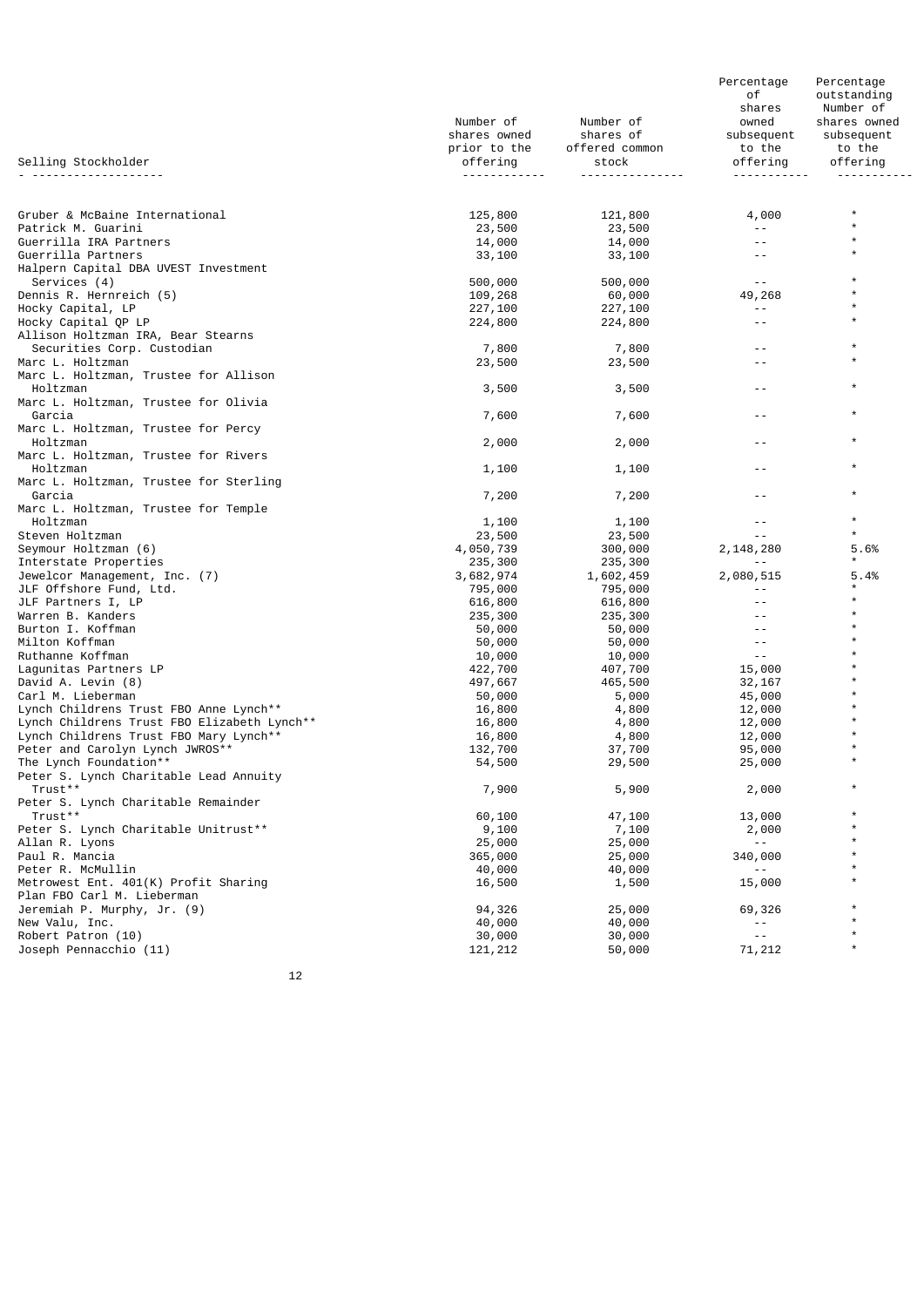|                                                                                  |              |                | Percentage<br>оf | Percentage<br>outstanding |
|----------------------------------------------------------------------------------|--------------|----------------|------------------|---------------------------|
|                                                                                  |              |                | shares           | Number of                 |
|                                                                                  | Number of    | Number of      | owned            | shares owned              |
|                                                                                  | shares owned | shares of      | subsequent       | subsequent                |
|                                                                                  | prior to the | offered common | to the           | to the                    |
| Selling Stockholder                                                              | offering     | stock          | offering         | offering                  |
| .                                                                                |              |                |                  |                           |
| Permal U.S. Opportunities Fund, Ltd.                                             | 565,000      | 565,000        |                  | $\star$                   |
| Pollack Investment Partnership, LP                                               | 16,500       | 16,500         | $ -$             | $\star$                   |
| Pollat, Evans & Co. Inc.                                                         | 7,500        | 7,500          | $\sim$ $\sim$    | $\star$                   |
| George T. Porter, Jr. (12)                                                       | 92,906       | 55,000         | 37,906           | $\star$                   |
| Prism Partners I, L.P.                                                           | 250,000      | 250,000        | $- -$            | $\star$                   |
| Prism Partners II Offshore Fund                                                  | 250,000      | 250,000        | $- -$            | $\star$                   |
| Putnam Investment Funds- Putnam Small                                            |              |                |                  |                           |
| Cap Value Fund**                                                                 | 989,600      | 989,600        | $- -$            | $\star$                   |
| Putnam Variable Trust- Putnam VT Small                                           |              |                |                  |                           |
| Cap Value Fund**                                                                 | 377,000      | 377,000        | $ -$             | $\star$                   |
| Putnam World Trust II: Putnam U.S. Small                                         |              |                |                  |                           |
| Cap Value Equity Fund (Dublin) **                                                | 12,700       | 12,700         | $ -$             | $\star$                   |
| Reservoir Capital Master Fund, L.P.                                              | 67,600       | 67,600         | $ -$             | $\star$                   |
| Reservoir Capital Partners, L.P.                                                 | 403,100      | 403,100        | $- -$            | $\star$                   |
| Eugene Roth                                                                      | 111,500      | 50,000         | 61,500           |                           |
| Estate of Marvin Roth                                                            | 50,000       | 50,000         | $- -$            |                           |
| Phillip W. Roth                                                                  | 140,000      | 80,000         | 60,000           |                           |
| Sonia Seidman                                                                    | 16,500       | 16,500         | $\sim$ $\sim$    |                           |
| Seidman & Associates, LLC                                                        | 34,000       | 34,000         | $ -$             |                           |
| Seidman Investment Partnership II, LP                                            | 16,500       | 16,500         | $ -$             |                           |
| Seidman Investment Partnership, LP                                               | 16,500       | 16,500         | $\sim$ $\sim$    |                           |
| John J. Sweeney (13)                                                             | 20,668       | 3,500          | 17,168           | $\star$                   |
| Tucker Anthony Incorporated (14)                                                 | 50,000       | 50,000         | $ -$             | $\star$                   |
| Hugh Sheldon Unger, Lincoln Trust TTEE                                           |              |                |                  |                           |
| IRA                                                                              | 18,600       | 12,500         | 6,100            |                           |
| Jeffrey and Sheryl Unger (15)                                                    | 43,650       | 10,000         | 33,650           | $\star$                   |
| Michael H. Weiss                                                                 | 55,800       | 50,000         | 5,800            | $\star$                   |
| Weiss, Peck & Greer, L.L.C                                                       | 1,529,500    | 1,529,500      | $\sim$ $\sim$    |                           |
| Whiffletree Partners LP**                                                        | 235,300      | 235,300        | $- -$            | $\star$                   |
| Willow Creek Capital Partners, LP                                                | 235,300      | 235,300        | $ -$             |                           |
| Willow Creek Offshore Fund                                                       | 235,300      | 235,300        | $ -$             | $\star$                   |
| WPG Tudor Fund**                                                                 | 235,300      | 235,300        | $ -$             | $\star$                   |
| Wynnefield Partners Small Cap Value, LP                                          | 126,300      | 126,300        | $- -$            | $\star$                   |
| Wynnefield Partners Small Cap Value, LP I<br>Wynnefield Small Cap Value Offshore | 181,800      | 181,800        | $ -$             | $\star$                   |
| Fund, Ltd.                                                                       | 92,000       | 92,000         |                  | $\star$                   |
| Zaxis Equity Neutral, L.P.                                                       | 78,500       | 78,500         |                  | $\star$                   |
| Zaxis Offshore Limited                                                           | 571,500      | 571,500        |                  | $\star$                   |
| Zaxis Partners, L.P.                                                             | 138,000      | 138,000        | $ -$             | $\star$                   |

\* Less than 1%.

\*\* Affiliate of registered broker-dealer.

(1) Includes 1,407,353 shares of common stock issuable upon exercise of warrants.

(2) Includes 934,559 shares of common stock issuable upon exercise of warrants. Stephen M. Duff, who is Treasurer of Ninth Floor Corporation, the general partner of Clark Partners I, L.P., and Senior Investment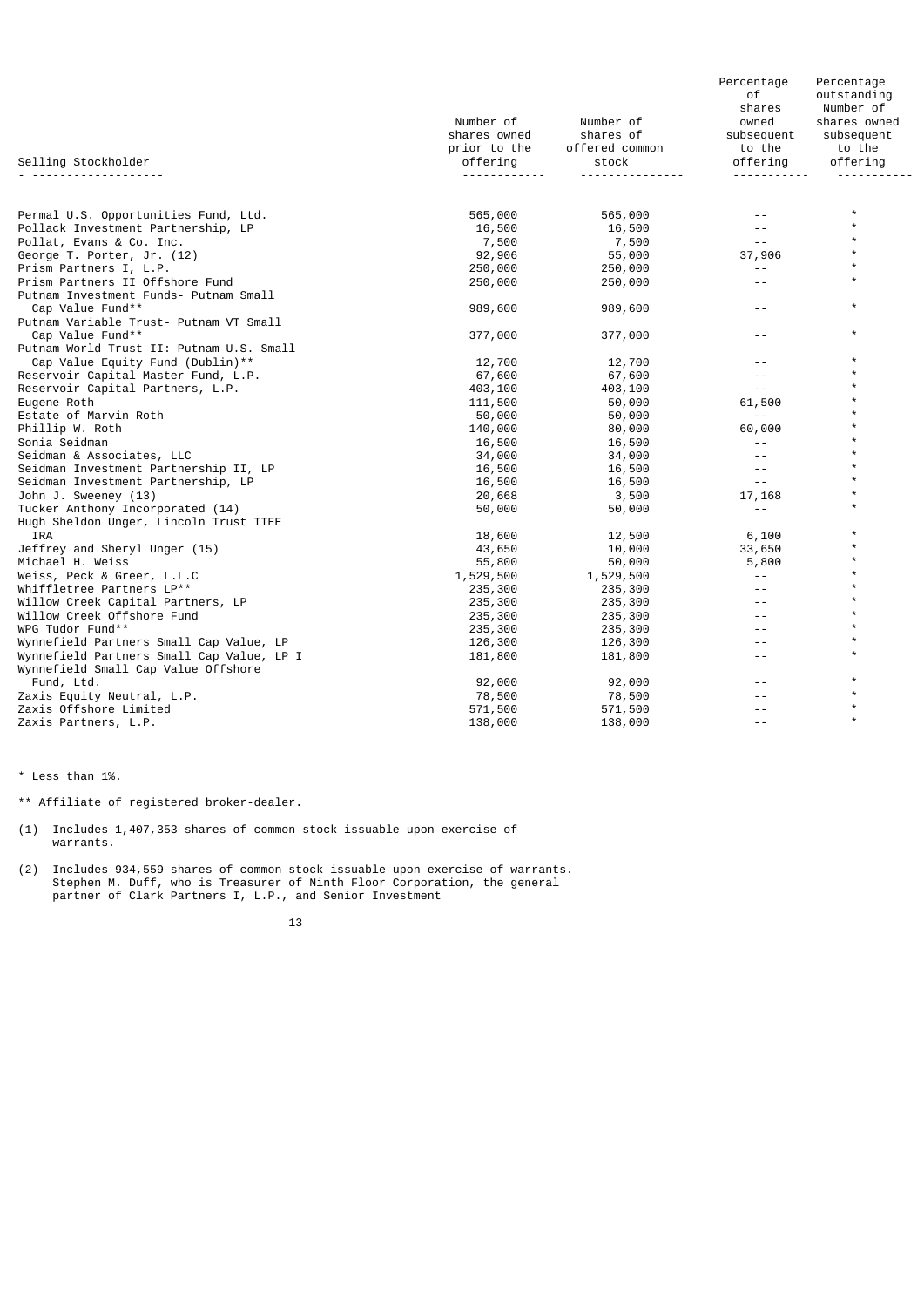Manager at The Clark Estates, Inc., has been a member of the Board of Directors of the Company since May 14, 2002.

- (3) Kenneth C. Cummins has been a legal consultant to the Company since November 12, 1996. Includes 20,000 shares of common stock issuable upon exercise of stock options exercisable within 60 days.
- (4) Includes 500,000 shares of common stock issuable upon exercise of warrants.
- (5) Dennis R. Hernreich has been Senior Vice President, Chief Financial Officer and Treasurer of the Company since September 5, 2000. Includes 61,668 shares of common stock issuable upon exercise of options exercisable within 60 days.
- (6) Seymour Holtzman was appointed a director of the Company on April 7, 2000 and Chairman of the Board on April 11, 2000. On May 25, 2001, the Company hired Mr. Holtzman as an executive officer of the Company. Mr. Holtzman may be deemed to have shared voting and investment power over 4,050,739 shares of common stock, which includes 3,682,974 shares (including 549,559 shares issuable upon exercise of warrants) beneficially owned by Jewelcor Management, Inc., of which Mr. Holtzman is the Chairman, President and Chief Executive Officer and indirectly, with his wife, the primary shareholder; 337,765 shares owned individually, which includes 300,000 shares being offered pursuant to this prospectus subject to options and 25,000 shares subject to options exercisable within 60 days; and 30,000 shares owned by Mr. Holtzman's grandchildren as to which he disclaims beneficial ownership. The number of shares owned subsequent to the offering excludes 1,681,926 shares being offered by Jewelcor Management, Inc. pursuant to this prospectus.
- (7) Jewelcor Management, Inc. has provided consulting services to the Company since October 1999. This consulting arrangement and other related transactions are described more fully in the Company's definitive proxy statement filed on July 8, 2002, which is incorporated herein by reference. Includes 549,559 shares of common stock issuable upon exercise of warrants. Excludes 337,765 shares, including 300,000 shares being offered pursuant to this prospectus subject to options and 25,000 shares subject to options exercisable within 60 days, owned individually by Seymour Holtzman and 30,000 shares owned by Mr. Holtzman's grandchildren. Includes 60,659 shares of common stock issued to Jewelcor Management, Inc. pursuant to a consulting agreement with the Company, which agreement was extended effective April 29, 2002.
- (8) David A. Levin has been President and Chief Executive Officer of the Company since April 10, 2000 and a director of the Company since April 11, 2000. Includes 241,667 shares of common stock issuable upon exercise of options exercisable within 60 days.
- (9) Jeremiah P. Murphy, Jr. has been a director of the Company since October 8, 1999. Includes 35,000 shares of common stock issuable upon exercise of options exercisable within 60 days.
- (10) Robert Patron had been a director of the Company since October 1999 until his resignation effective March 11, 2002. Includes 30,000 shares of common stock issuable upon exercise of options.
- (11) Joseph Pennacchio has been a director of the Company since October 8, 1999. Includes 35,000 shares of common stock issuable upon exercise of options exercisable within 60 days.
- (12) George T. Porter, Jr. has been a director of the Company since October 28, 1999. Includes 65,000 shares of common stock issuable upon exercise of options exercisable within 60 days.
- (13) John J. Sweeney has been an employee of the Company since April 7, 1997. Includes 5,334 shares of common stock issuable upon exercise of options exercisable within 60 days.
- (14) Represents shares of common stock issuable upon exercise of options granted in connection with professional services rendered to the Company.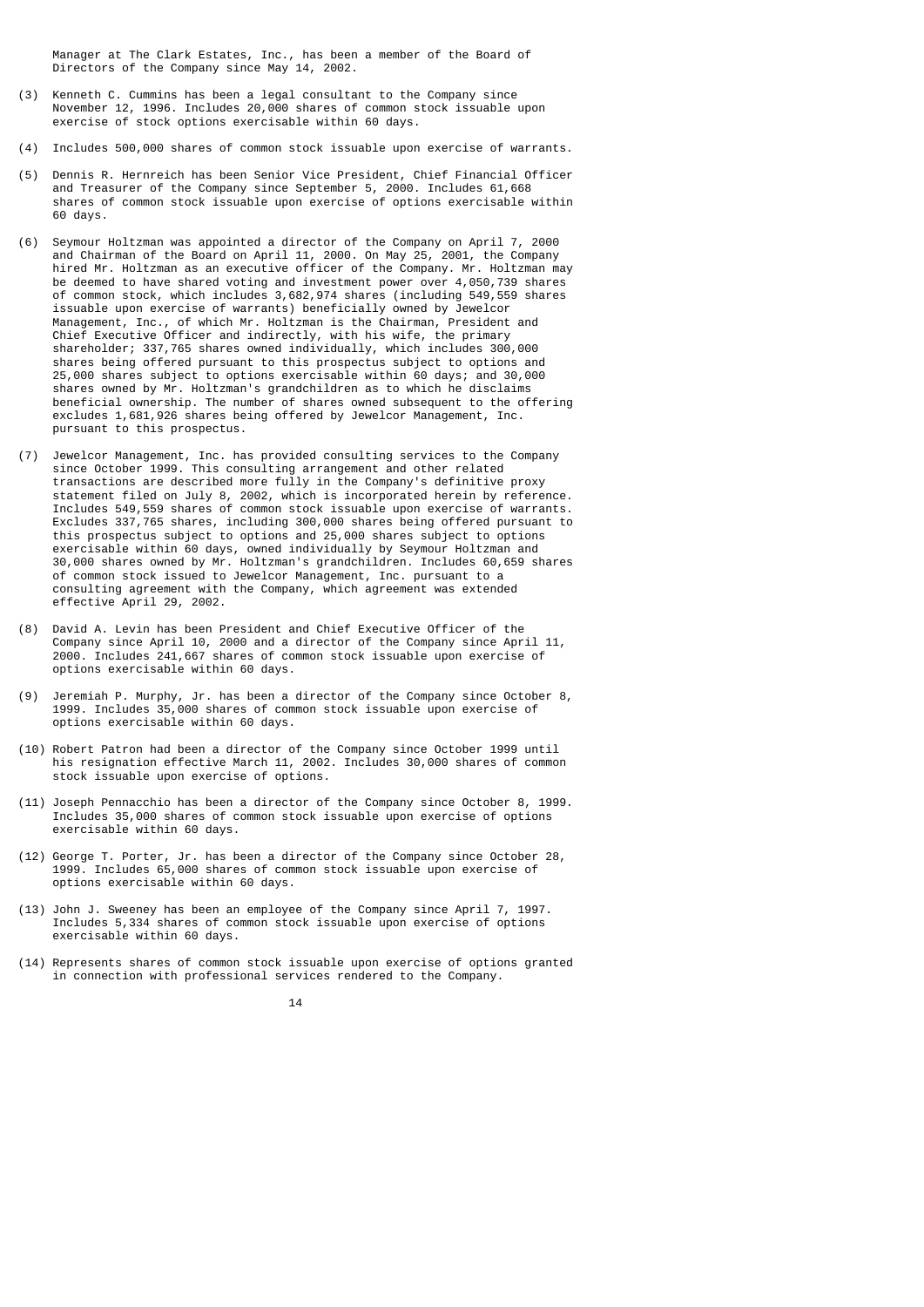(15) Jeffrey Unger was an employee of the Company from October 1999 through July 2000. Mr. Unger has been a investor relations consultant to the Company since July 2000. Includes 20,000 shares of common stock issuable upon exercise of options exercisable within 60 days.

 The aggregate proceeds to the selling stockholders from the sale of the shares listed in this prospectus offered by them pursuant to this prospectus will be the sale price of the shares less discounts and commissions, if any.

 Additional information about certain selling stockholders is contained in "Annex A - Additional Information About Selling Stockholders."

# PLAN OF DISTRIBUTION

 The selling stockholders, which term includes their successors, transferees, pledgees or donees or their successors, may sell the shares offered pursuant to this prospectus directly to purchasers or through underwriters, broker-dealers or agents, who may receive compensation in the form of discounts, concessions or commissions from the selling stockholders or the purchasers, which discounts, concessions or commissions as to any particular underwriter, broker-dealer or agent may be in excess of those customary in the types of transactions involved.

 The shares offered pursuant to this prospectus may be sold by any selling stockholder in one or more transactions at fixed prices, at prevailing market prices at the time of sale, at prices related to such prevailing market prices, at varying prices determined at the time of sale, or at negotiated prices. Such sales may be effected in transactions, which may involve crosses or block transactions (1) on any national securities exchange or quotation service on which our common stock may be listed or quoted at the time of sale, (2) in the over-the-counter market, (3) in transactions otherwise than on such exchanges or services or in the over-the-counter market, (4) through the writing of options, whether such options are listed on an options exchange or otherwise, or (5) through the settlement of short sales. In connection with the sale of the shares offered pursuant to this prospectus or otherwise, any selling stockholder may enter into hedging transactions with broker-dealers or other financial institutions which may in turn engage in short sales of the common stock and deliver these securities to close out such short positions, or loan or pledge the common stock to broker-dealers that in turn may sell these securities.

 Each selling stockholder reserves the right to accept and, together with its agents from time to time, to reject, in whole or in part, any proposed purchase of common stock to be made directly or through agents.

 At the time of the private placement of our series B preferred stock and the issuance of our detachable warrants (converted into or exercisable for shares of common stock offered pursuant to this prospectus), each investor, including any registered broker-dealer or affiliate of a broker-dealer (whose purchases are understood by the Company to be in the ordinary course of business), represented to the Company, among other things, that such investor was not acquiring the securities with a view to any distribution thereof, and each such investor in our series B preferred stock represented that such investor had no agreement, undertaking, arrangement, obligation or commitment providing for the disposition of the securities. The following selling stockholders which are registered broker-dealers are identified as "underwriters" (within the meaning of Section 2(11) of the Securities Act of 1933, as amended) with respect to the shares offered for sale by them pursuant to this prospectus: Halpern Capital DBA UVEST Investment Services; Tucker Anthony Incorporated; and Weiss, Peck & Greer, L.L.C. All selling stockholders which are affiliates of registered broker-dealers are identified by a double asterisk (\*\*) in the table of selling stockholders appearing on pages 11 to 13 of this prospectus. The Company also understands that any underwriters, broker-dealers or agents that participate in the sale of the shares offered pursuant to this prospectus on behalf of the selling stockholders may be considered "underwriters" within the meaning of such statute. Any discounts, commissions, concessions or profit they earn on any resale of the shares may be underwriting discounts and commissions under the Securities Act.

 To the extent required, the common stock to be sold, the name of each selling stockholder, the respective purchase prices and the public offering prices, the name of any agent, dealer or underwriter, and any applicable commissions or discounts with respect to a particular offer will be set forth in an accompanying prospectus supplement or, if appropriate, a post-effective amendment to the registration statement of which this prospectus forms a part.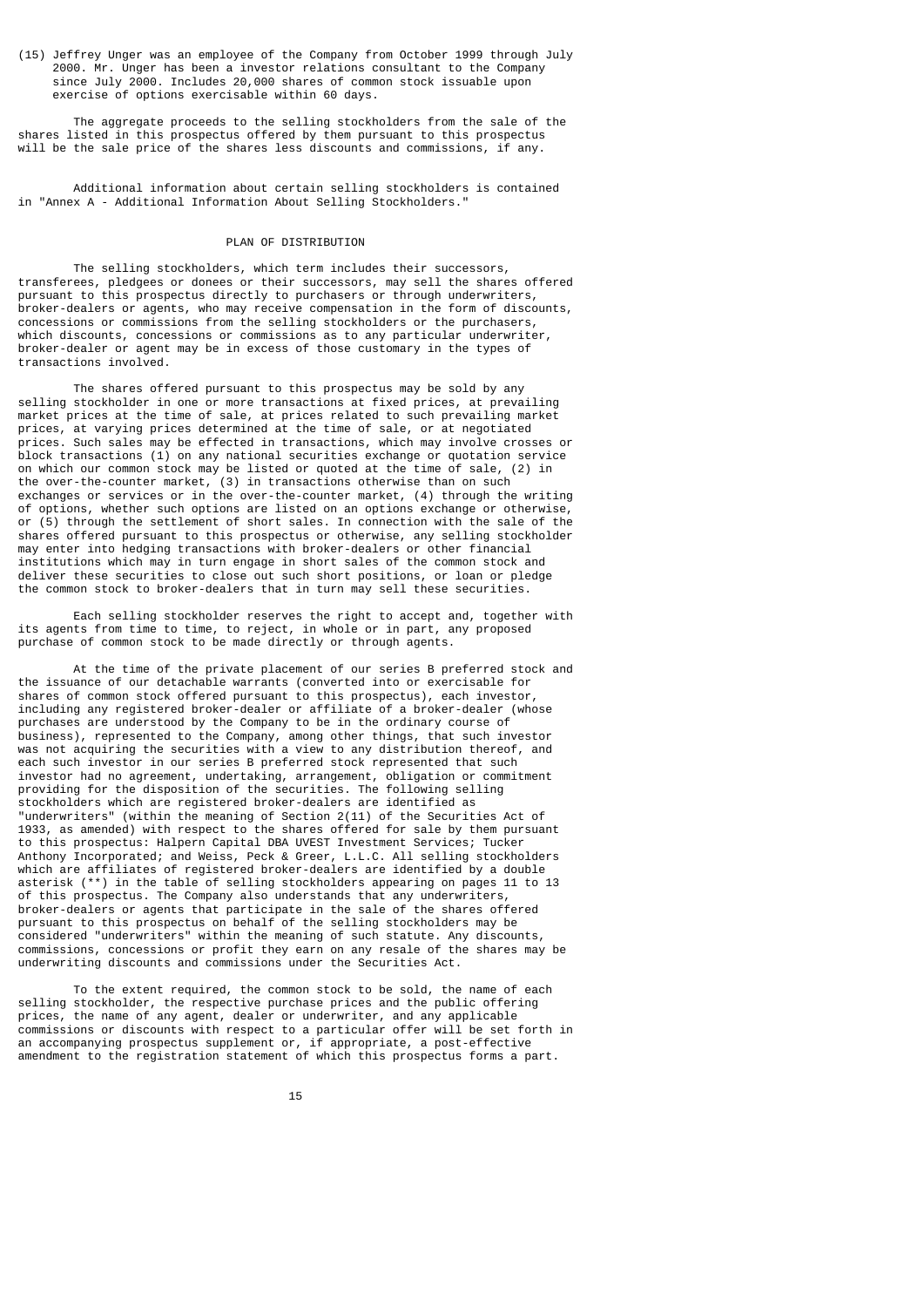#### EXPERTS

 Ernst & Young LLP, independent auditors, have audited our consolidated financial statements and schedules as of February 2, 2002 and February 3, 2001 and the years then ended included in our Annual Report on Form 10-K for the year ended February 2, 2002, as set forth in their report, which is incorporated by reference in this prospectus and elsewhere in the registration statement. Our fiscal 2002 and fiscal 2001 financial statements and schedules are incorporated by reference in reliance on Ernst & Young LLP's report, given on their authority as experts in accounting and auditing.

 The consolidated statements of operations, stockholders' equity, and cash flows for the year ended January 29, 2000 and the related financial statement schedule for the year ended January 29, 2000, incorporated in this prospectus by reference from Designs, Inc.'s Annual Report on Form 10-K for the year ended February 2, 2002, have been audited by Deloitte & Touche LLP, independent auditors, as stated in their report, which is incorporated herein by reference, and has been so incorporated in reliance upon the report of such firm given upon their authority as experts in accounting and auditing.

 The consolidated financial statements of Casual Male Corp., debtor-in-possession, as of February 2, 2002 and February 3, 2001, and for each of the years in the three-years ended February 2, 2002, February 3, 2001 and January 29, 2000, have been incorporated by reference herein in reliance upon the report of KPMG LLP, independent accountants, incorporated by reference herein, and upon the authority of said firm as experts in accounting and auditing.

 The audit report covering the February 2, 2002 financial statements contains an explanatory paragraph that states that most of the assets of Casual Male Corp. have been sold. Casual Male Corp. will continue operations primarily to liquidate any remaining assets and settle Casual Male Corp.'s remaining liabilities, including liabilities subject to compromise, to the extent possible. After the settlements have occurred, it is expected that Casual Male Corp. will cease operations. The consolidated financial statements do not include any adjustments that might result from the outcome of this uncertainty.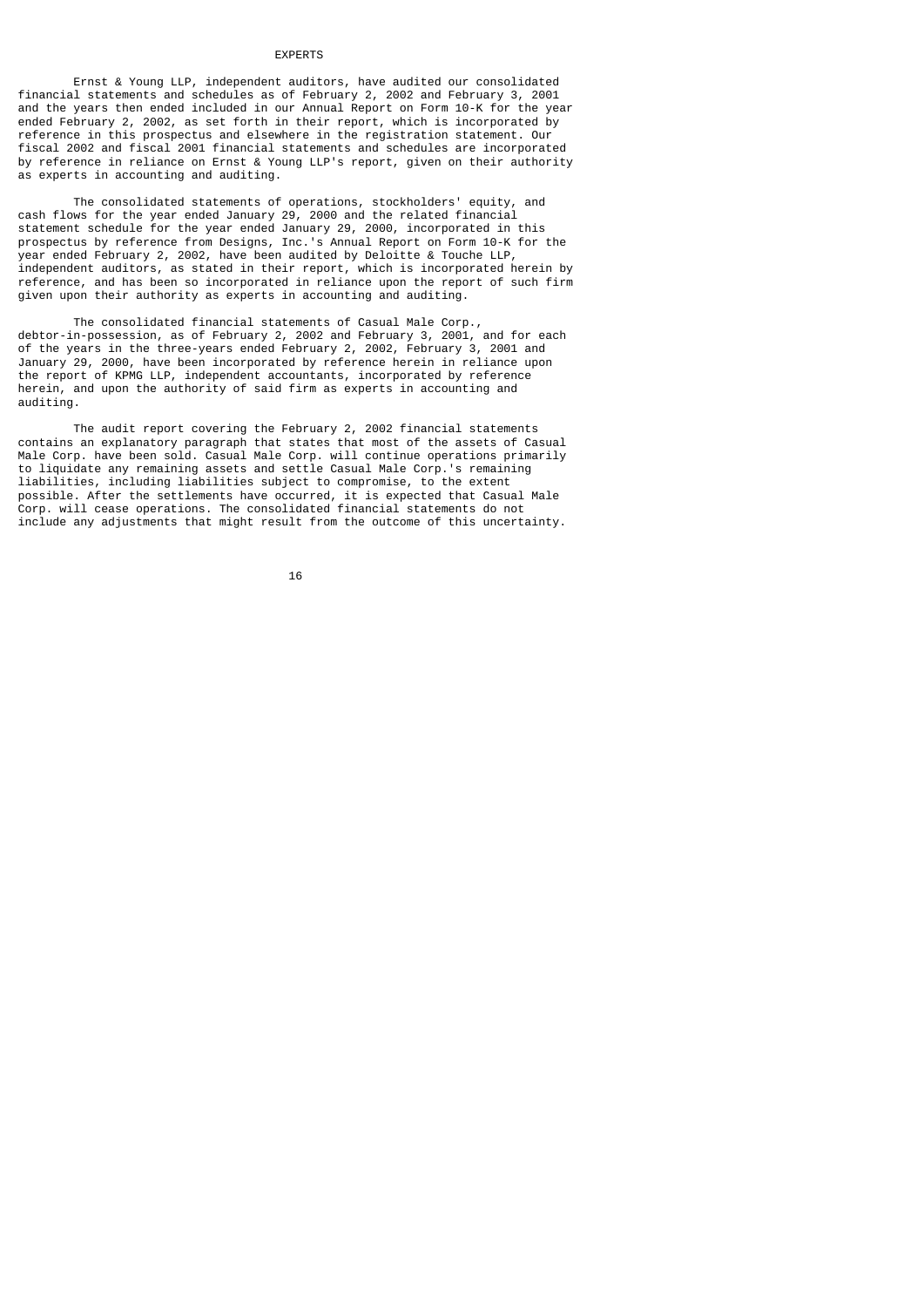#### WHERE YOU CAN FIND MORE INFORMATION

 This prospectus constitutes a part of a registration statement on Form S-3 that we filed with the Securities and Exchange Commission under the Securities Act, including amendments thereto, relating to the shares offered pursuant to this prospectus. This prospectus does not contain all of the information set forth in the registration statement. You should rely only on the information contained in this prospectus or incorporated herein by reference. We have not authorized anyone else to provide you with different information. We are not making an offer of these securities in any state where the offer is not permitted. You should not assume that the information in this prospectus is accurate as of any date other than the date on the front page of this prospectus, regardless of the time of delivery of this prospectus or any sale of common stock.

 We are subject to the informational requirements of the Securities Exchange Act of 1934, as amended, and in accordance therewith, file reports, proxy statements and other information with the Commission. Such reports, proxy statements and other information filed by us may be inspected and copied at the Commission's Public Reference Section located at 450 Fifth Street, N.W., Washington, D.C. 20549. Copies of such material also can be obtained from the Public Reference Section of the Commission at 450 Fifth Street, N.W., Washington, D.C. 20549, at prescribed rates. Please call the Commission at 1-800-SEC-0330 for more information about the operation of the public reference rooms. The Commission also makes electronic filings publicly available on the Internet. The Commission's Internet address is http://www.sec.gov. The Commission's web site also contains reports, proxy statements and other information regarding us that has been filed with the Commission. Our common stock is quoted under the symbol "CMRG" on the Nasdaq National Market. Reports, proxy statements and other information concerning us may be inspected at the National Association of Securities Dealers, Inc. at 1735 K Street, N.W., Washington, D.C. 20006.

 The Commission allows us to "incorporate by reference" information that we file with them, which means that we can disclose important information to you by referring you to those documents. The information incorporated by reference is an important part of this prospectus, and information that we file later with the Commission will automatically update and supersede this information. Further, all filings we make under the Exchange Act after the date of the initial registration statement and prior to effectiveness of the registration statement shall be deemed to be incorporated by reference into this prospectus. We incorporate by reference the documents listed below and any future filings we will make with the Commission under Section 13(a), 13(c), 14 or 15(d) of the Exchange Act:

- o our definitive Proxy Statement, filed on July 8, 2002;
- o our Annual Report on Form 10-K for the fiscal year ended February 2, 2002, as amended on September 11, 2002;
- o our Quarterly Report on Form 10-Q for the fiscal quarter ended May 4, 2002, as amended on September 11, 2002;
- o our Current Report on Form 8-K filed on May 23, 2002, as amended on May 23, 2002, June 14, 2002 and September 11, 2002;
- o the description of our capital stock set forth in our Registration Statement on Form S-1 (Registration No. 33-13402), filed with the SEC on April 22, 1987;
- o all other reports filed by us pursuant to Section 13(a) or 15(d) of the Exchange Act since the end of the fiscal year covered by the annual report referred to above; and
	- o all documents and reports subsequently filed by us pursuant to Sections 13(a), 13(c), 14 or 15(d) of the Exchange Act, prior to the termination of the offering.

 We will furnish to any person to whom this prospectus is delivered, without charge, a copy of these documents upon written or oral request to Secretary, Casual Male Retail Group, Inc., 555 Turnpike Street, Canton, Massachusetts 02021. Our telephone number is (781) 828-9300. A copy of any exhibits to these documents will be furnished at no cost to any stockholder upon written or oral request.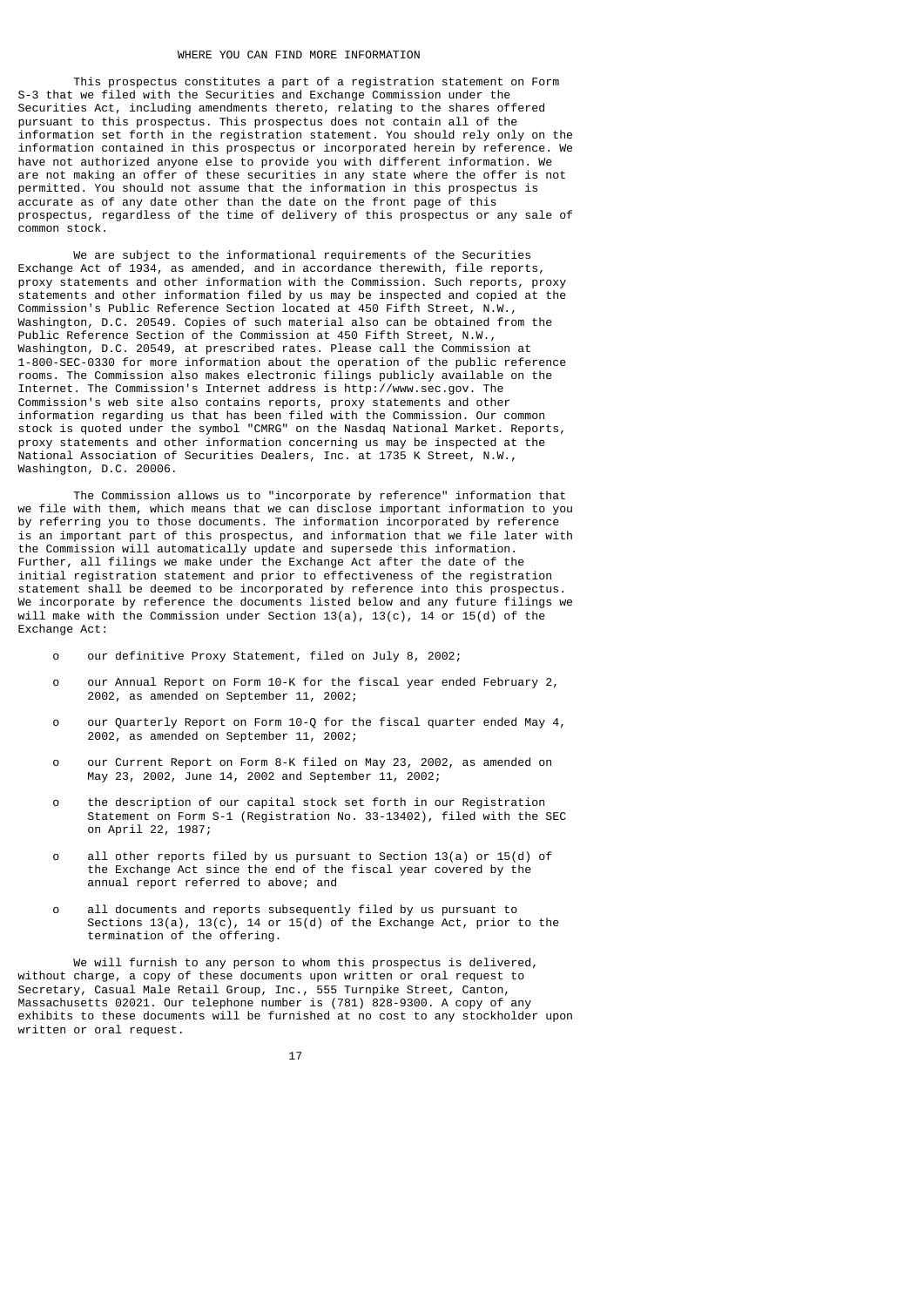### Disclosure of Commission Position on Indemnification for Securities Act Liabilities.

 Insofar as indemnification for liabilities arising under the Securities Act may be permitted to directors, officers and controlling persons of Casual Male Retail Group pursuant to the provisions of Item 510 of Regulation S-K, or otherwise, we have been advised that in the opinion of the Commission such indemnification is against public policy as expressed in the Securities Act and is, therefore, unenforceable. In the event that a claim for indemnification against such liabilities (other than the payment by Casual Male Retail Group of expenses incurred or paid by a director, officer or controlling person of Casual Male Retail Group in the successful defense of any action, suit or proceeding) is asserted by such director, officer or controlling person in connection with the securities being registered, we will, unless in the opinion of its counsel the matter has been settled by controlling precedent, submit to a court of appropriate jurisdiction the question whether such indemnification by it is against public policy as expressed in the Securities Act and will be governed by the final adjudication of such issue.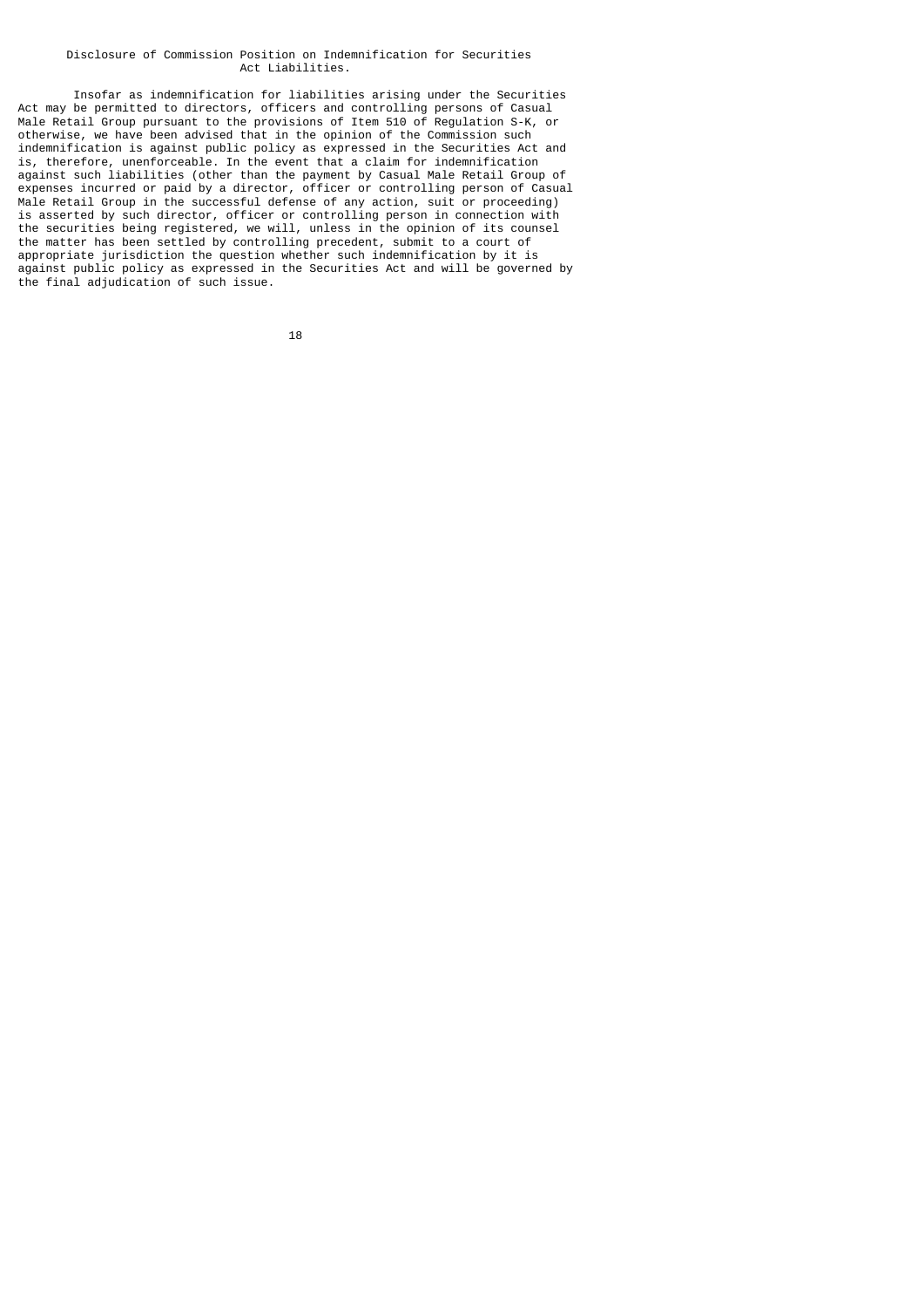### Annex A

# Additional Information About Selling Stockholders

The following table identifies, where applicable, the name(s) of the natural person(s) who hold investment and voting control of the shares offered pursuant to the prospectus by certain selling stockholders:

Selling Stockholder Natural Person(s) with Investment and Voting Control of Shares 300 Plaza Drive Associates David L. Koffman and Jeffrey P. Koffman<br>Almarc Trading Corp. Defined Benefit Plan Jesse Gerstel - investment control; Alm Almarc Trading Corp. Defined Benefit Plan Jesse Gerstel - investment control; Almarc Trading Corp. - voting control Barclays Global Investors Ltd. Apex Capital, LLC and Sanford J. Cohen<br>Benchmark Partners, LP Richard Whitman Benchmark Partners, LP<br>The Branagh Revocable Trust, Peter W. Branagh Apex Capital, LLC and Sanford J. Cohen The Branagh Revocable Trust, Peter W. Branagh and Ramona Y. Branagh, Trustees<br>Bric Retail, L.P. Bric Retail, L.P. The Communist Robert Poole, Gary Lenhoff and Daniel Wimsatt Bric6, LP<br>Robert Poole, Gary Lenhoff and Daniel Wimsatt Bric6, LP<br>Bricoleur Enhanced, L.P. Robert Poole, Gary Lenhoff and Daniel Wimsatt Bricoleur Enhanced, L.P. Robert Poole, Gary Lenhoff and Daniel Wimsatt Bricoleur Managed Trust Form and Robert Poole, Gary Lenhoff and Daniel Wimsatt<br>Bricoleur Offshore, Ltd. Robert Poole, Gary Lenhoff and Daniel Wimsatt Bricoleur Offshore, Ltd. Robert Poole, Gary Lenhoff and Daniel Wimsatt Bricoleur Partners II, L.P. Robert Poole, Gary Lenhoff and Daniel Wimsatt Bricoleur Partners, L.P. Robert Poole, Gary Lenhoff and Daniel Wimsatt Bricoleur-Plus Fund, Ltd. Robert Poole, Gary Lenhoff and Daniel Wimsatt Brook Road Nominee Trust<br>Carafe Investment Co. Itd. The South Member Merzbacher Carafe Investment Co. Ltd.<br>Cragswood, Ltd. David and Allison Sachs<br>Glenn Krevlin Glenhill Capital, LP Glenn Krevlin Glenhill Capital Overseas Partners Ltd.<br>Gruber & McBaine International Gruber & McBaine Capital Management, LLC, Jon D. Gruber, J. Patterson McBaine and Eric Zwergold<br>Peter Siris and Leigh Curry (Peter Siris and Leigh Curry) Guerrilla IRA Partners and Leigh Curry (Peter Siris and Leigh Curry Guerrilla Partners and Leigh Curry (Peter Siris and Leigh Curry Peter Siris and Leigh Curry<br>Baruch Halpern Halpern Capital DBA UVEST Investment Services<br>Hocky Capital, LP Hocky Capital, LP David and Allison Sachs Hocky Capital QP LP<br>
Interstate Properties<br>
David and Allison Sachs<br>
Russell B. Wight, Jr., Russell B. Wight, Jr., Steven Roth and David Mandelbaum Management, Inc. Seymour and Evelyn Holtzman<br>Jeff Feinberg JLF Offshore Fund, Ltd. Jeff Feinberg JLF Partners I, LP<br>Lagunitas Partners LP Gruber & McBaine Capital Management, LLC, Jon D. Gruber, J. Patterson McBaine and Eric Zwergold Lynch Childrens Trust FBO Anne Lynch Peter Lynch - investment control; Carolyn Lynch - voting control Lynch Childrens Trust FBO Elizabeth Lynch Peter Lynch - investment control; Carolyn Lynch - voting control Lynch Childrens Trust FBO Mary Lynch Peter Lynch - investment control; Carolyn Lynch - voting control The Lynch Foundation<br>Peter S. Lynch Charitable Lead Annuity Trust Peter Lynch - investment control; Carolyn Lynch - voting control

A-1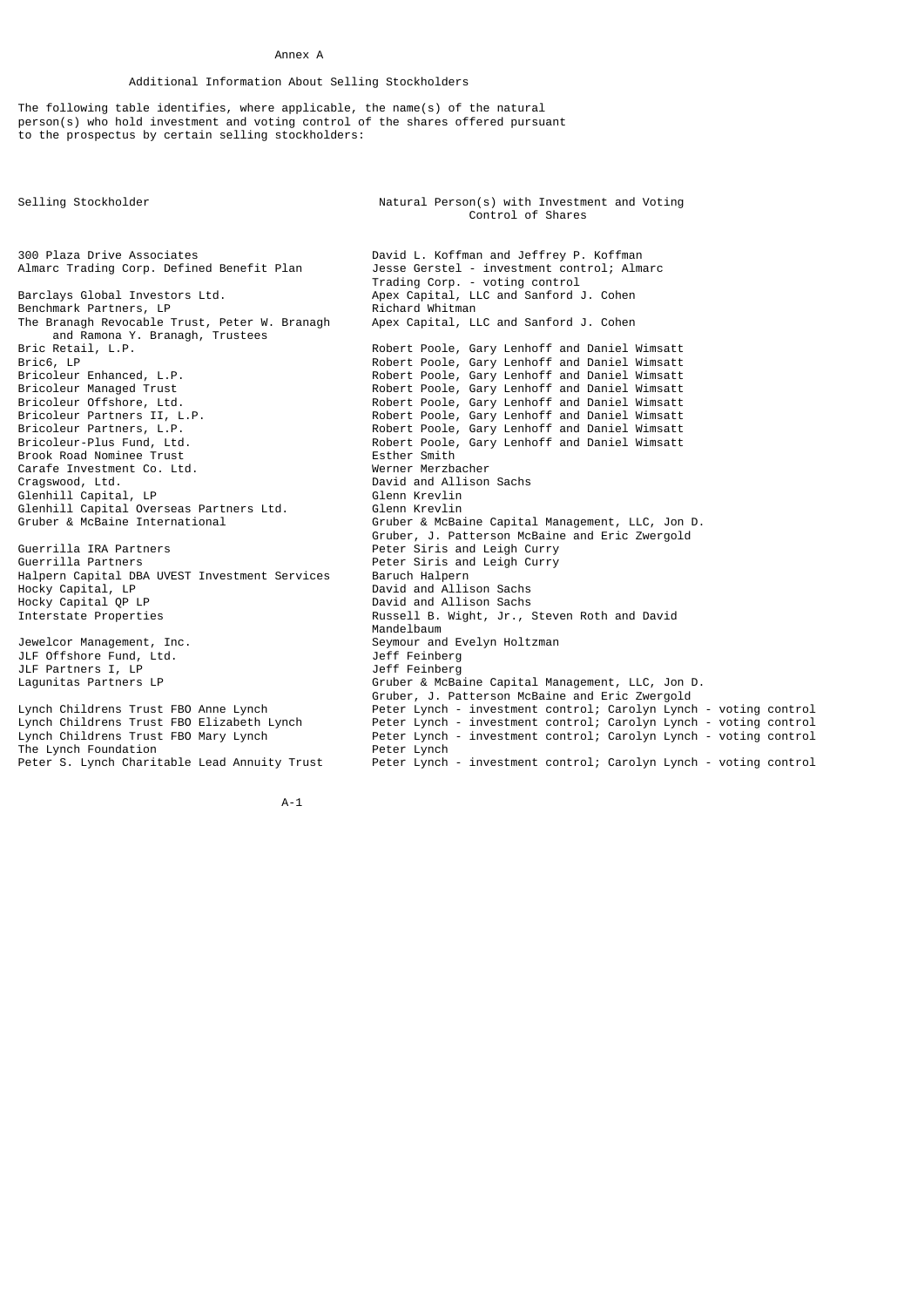Peter S. Lynch Charitable Remainder Trust Peter Lynch Metrowest Ent. 401(K) Profit Sharing Plan FBO Carl M. Lieberman<br>New Valu, Inc. New Valu, Inc. Bud Koffman and Milt Koffman Permal U.S. Opportunities Fund, Ltd. Apex Capital, LLC and Sanford J. Cohen Pollack Investment Partnership, LP Dennis Pollack and Larry Seidman Pollat, Evans & Co. Inc. Apex Capital, LLC and Sanford J. Cohen Putnam Investment Funds- Putnam Small Cap Value Fund Putnam Variable Trust- Putnam VT Small Fric Harthun Cap Value Fund Putnam World Trust II: Putnam U.S. Small Fric Harthun Cap Value Equity Fund (Dublin)<br>Reservoir Capital Master Fund, L.P. Reservoir Capital Master Fund, L.P. Daniel Stern, Craig Huff and Gregg Zeitlin Reservoir Capital Partners, L.P. Daniel Stern, Craig Huff and Gregg Zeitlin Reservoir Capital Partners, L.P. Daniel Stern, Craig Huff and Gregg Zeitlin Seidman & Associates, LLC<br>
Seidman Seidman Investment Partnership II, LP<br>
Seidman Investment Partnership, LP<br>
Larry Seidman Investment Partnership, LP<br>
Larry Seidman Seidman Investment Partnership II, LP Larry Seidman Seidman Investment Partnership, LP Larry Seidman Tucker Anthony Incorporated Lisa Ferris Weiss, Peck & Greer, L.L.C. Richard Shuster Whiffletree Partners LP<br>
Willow Creek Capital Partners, IP<br>
Aaron Braun Willow Creek Capital Partners, LP Aaron Braun Willow Creek Offshore Fund<br>WPG Tudor Fund Wynnefield Partners Small Cap Value, LP Nelson Obus and Josh Landis<br>Wynnefield Partners Small Cap Value, LP I Nelson Obus and Josh Landis Wynnefield Partners Small Cap Value, LP I Nelson Obus and Josh Landis<br>Wynnefield Small Cap Value Offshore Fund, Ltd. Nelson Obus and Josh Landis Wynnefield Small Cap Value Offshore Fund, Ltd.

Peter S. Lynch Charitable Unitrust<br>Metrowest Ent. 401(K) Profit Sharing Plan and Carl Lieberman Prism Partners I, L.P. Weintraub Capital Management LLC and Jerry Weintraub Prism Partners II Offshore Fund<br>Putnam Investment Funds- Putnam Small Weintraub Capital Management LLC and Jerry Weintraub Philip Roth and Eugene Roth<br>Larry Seidman Walter Prendergast<br>Nelson Obus and Josh Landis

#### A-2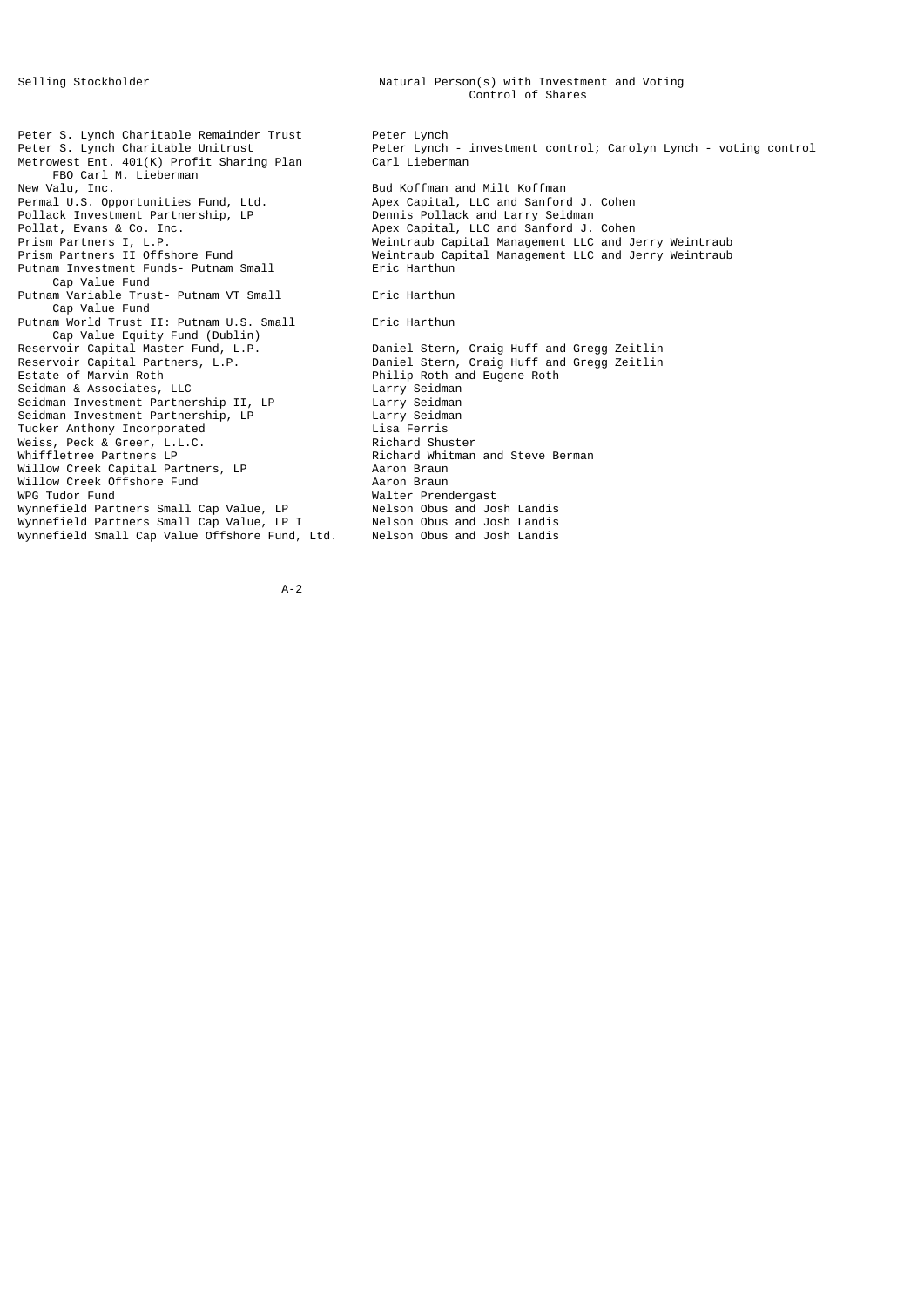No dealer, salesman or other person has been authorized to give any information or to make representations other than those contained in this prospectus, and if given or made, such information or representations must not be relied upon as having been authorized by us or the selling stockholders. Neither the delivery of this prospectus nor any sale hereunder will, under any circumstances, create an implication that the information herein is correct as of any time subsequent to its date. This prospectus does not constitute an offer to or solicitation of offers by anyone in any jurisdiction in which such an offer or solicitation is not authorized or in which the person making such an offer is not qualified to do so or to anyone to whom it is unlawful to make such an offer or solicitation.

24,809,338 SHARES

CASUAL MALE RETAIL GROUP, INC.

COMMON STOCK

-----------------------

PROSPECTUS

 ----------------------- \_\_\_\_\_\_\_\_\_, 2002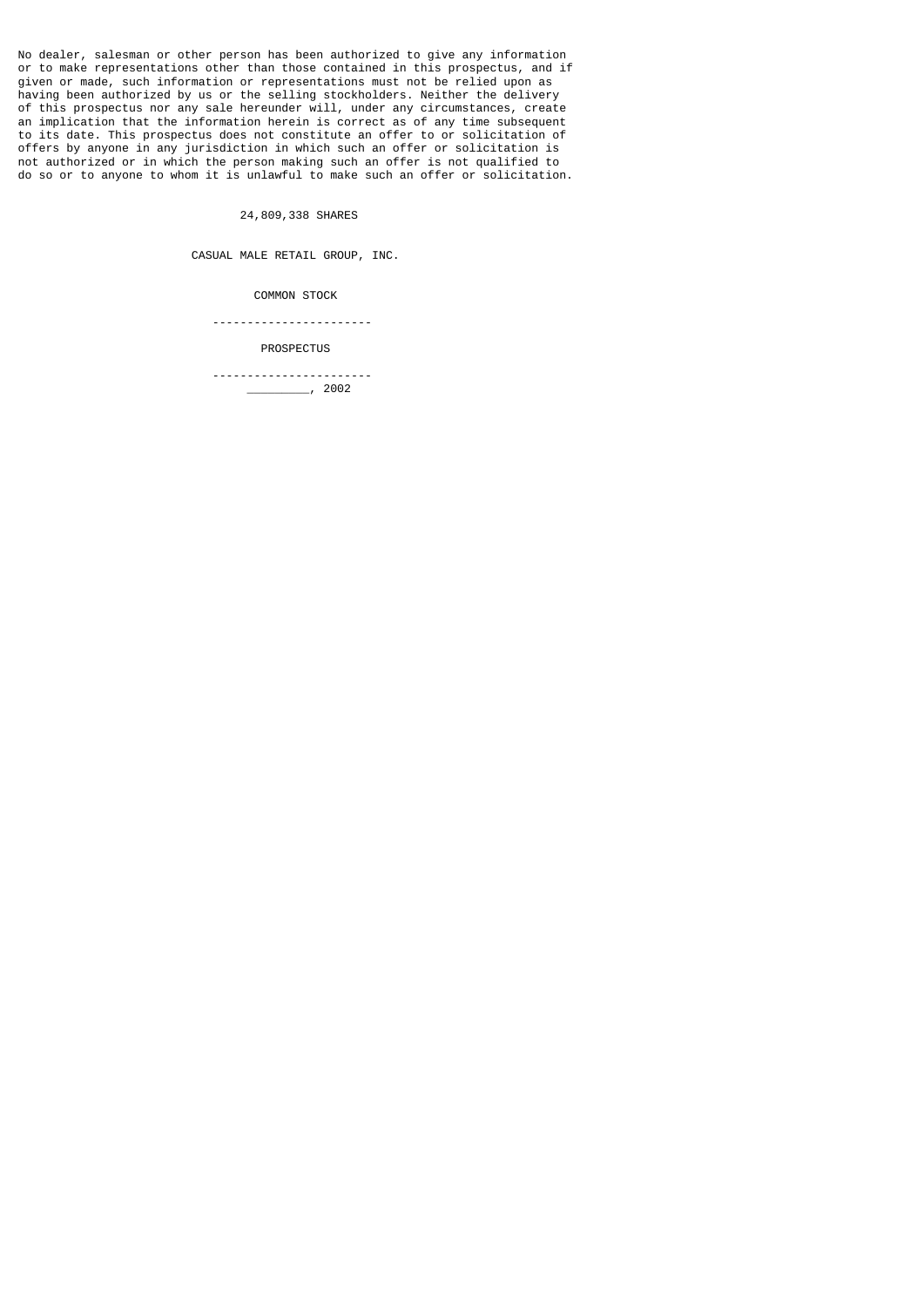### PART II

# INFORMATION NOT REQUIRED IN PROSPECTUS

Item 14. Other Expenses of Issuance and Distribution.

 The Registrant will pay all of the expenses payable in connection with the offering described in this Registration Statement, which we estimate will be as follows:

| <b>Total</b> |          |
|--------------|----------|
|              |          |
|              |          |
|              |          |
|              |          |
|              |          |
|              | <u>.</u> |
|              |          |

 The selling stockholders will be responsible for any and all expenses associated solely with the execution of the sale or sales of their shares.

#### Item 15. Indemnification of Directors and Officers

 The Registrant's Restated Certificate of Incorporation, as amended (the "Certificate of Incorporation"), provides that no director of the Registrant shall be personally liable to the Registrant or to any of its stockholders for monetary damages arising out of such director's breach of fiduciary duty, except to the extent that the elimination or limitation of liability is not permitted by the Delaware General Corporation Law. The Delaware General Corporation Law, as currently in effect, permits charter provisions eliminating the liability of directors for breach of fiduciary duty, except that directors remain liable for (i) any breach of the directors' duty of loyalty to a company or its stockholders, (ii) acts or omissions not in good faith or which involve intentional misconduct or a knowing violation of law, (iii) any payment of a dividend or approval of a stock repurchase that is illegal under Section 174 of the Delaware General Corporation Law, or (iv) any transaction from which the directors derived an improper personal benefit. The effect of this provision of the Certificate of Incorporation is that directors cannot be held liable for monetary damages arising from breaches of their duty of care, unless the breach involves one of the four exceptions described in the preceding sentence. The provision does not prevent stockholders from obtaining injunctive or other equitable relief against directors, nor does it shield directors from liability under federal or state securities laws.

 The Certificate of Incorporation and the Registrant's By-Laws further provide for indemnification of the Registrant's directors and officers to the fullest extent permitted by Section 145 of the Delaware General Corporation Law, including circumstances in which indemnification is otherwise discretionary.

Item 16. Exhibits

Exhibit No. Description - ----------- -----------

5.1\*\*..........Opinion of Kramer Levin Naftalis & Frankel LLP.

23.1\*\*.........Consent of Independent Auditors - Ernst & Young LLP.

23.2\*\*.........Independent Auditors' Consent - Deloitte & Touche LLP.

23.3\*\*.........Independent Auditors' Consent - KPMG LLP.

23.4\*\*.........Consent of Kramer Levin Naftalis & Frankel LLP (included in Exhibit 5.1).

24.1\*\*.........Power of Attorney.

- --------------- \*\* Previously filed.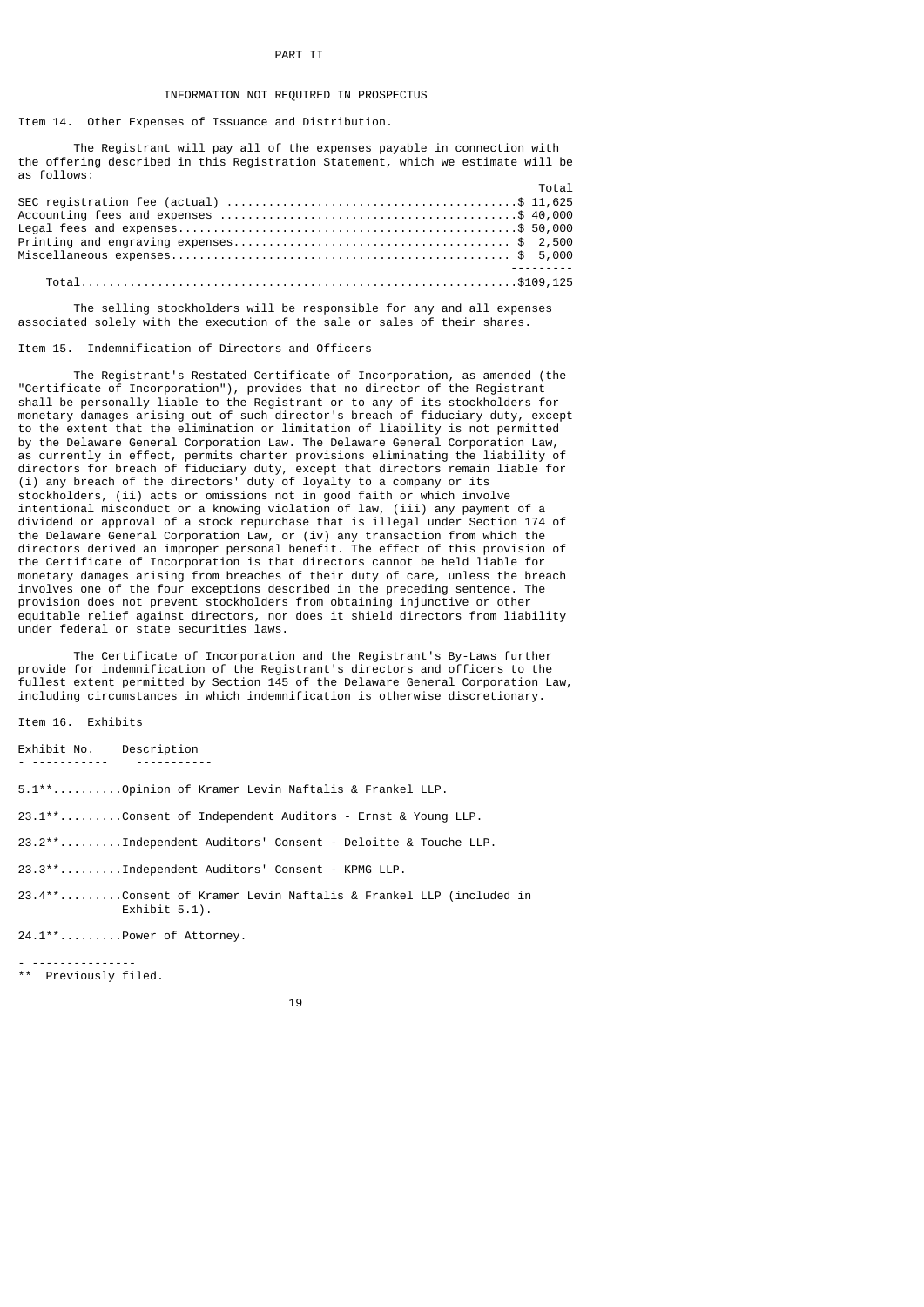### Item 17. Undertakings

The undersigned Registrant hereby undertakes:

- (1) To file, during any period in which offers or sales are being made, a post-effective amendment to this Registration Statement:
	- i. To include any prospectus required by Section 10(a)(3) of the Securities Act;
- ii. To reflect in the prospectus any facts or events arising after the effective date of the Registration Statement (or the most recent post-effective amendment thereof) which, individually or in the aggregate, represent a fundamental change in the information set forth in the Registration Statement; and
	- iii. To include any material information with respect to the plan of distribution not previously disclosed in the Registration Statement or any material change to such information in the Registration Statement;

 provided, however, that clauses (i) and (ii) do not apply if the Registration Statement is on Form S-3, Form S-8 or Form F-3, and the information required to be included in a post-effective amendment by such clauses is contained in periodic reports filed with or furnished to the Commission by the Registrant pursuant to Section 13 or 15(d) of the Securities Exchange Act of 1934 that are incorporated by reference in the Registration Statement;

- (2) That, for the purpose of determining any liability under the Securities Act, each such post-effective amendment shall be deemed to be a new registration statement relating to the securities offered therein, and the offering of such securities at that time shall be deemed to be the initial bona fide offering thereof; and
- (3) To remove from registration by means of a post-effective amendment any of the securities being registered which remain unsold at the termination of the offering.

 The undersigned Registrant hereby undertakes that, for purposes of determining any liability under the Securities Act, each filing of the Registrant<sup>'</sup>s annual report pursuant to Section  $13(a)$  or  $15(d)$  of the Securities Exchange Act of 1934 (and, where applicable, each filing of an employee benefit plan's annual report pursuant to Section 15(d) of the Securities Exchange Act of 1934) that is incorporated by reference in the registration statement shall be deemed to be a new registration statement relating to the securities offered therein, and the offering of such securities at that time shall be deemed to be the initial bona fide offering thereof.

II-2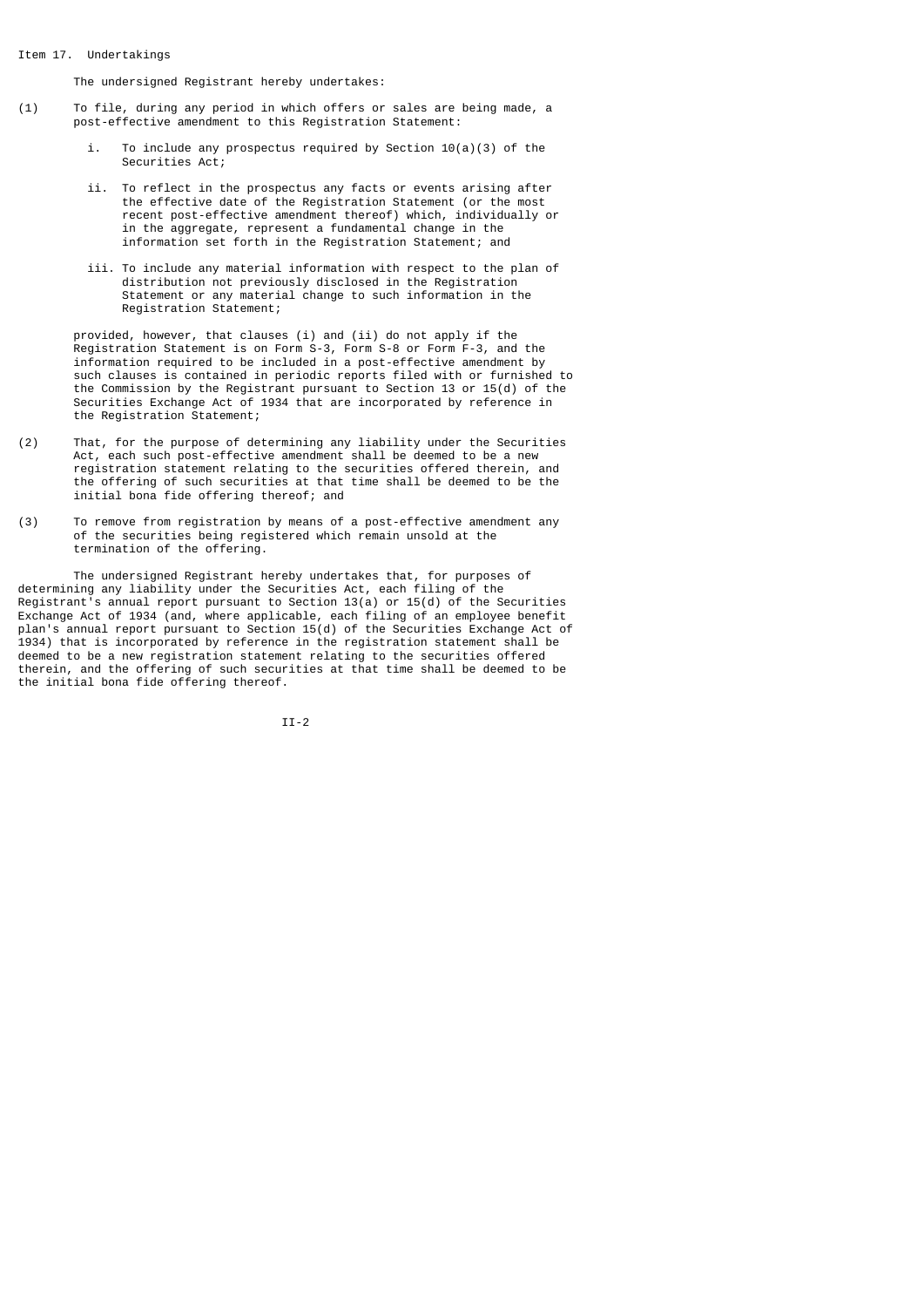# SIGNATURES

 Pursuant to the requirements of the Securities Act of 1933, the Registrant certifies that it has reasonable grounds to believe that it meets all of the requirements for filing on Form S-3 and has duly caused this registration statement to be signed on its behalf by the undersigned, thereunto duly authorized, in Canton, Massachusetts, on September 11, 2002.

By: /s/ David A. Levin<br>-------------------------------

 ----------------------------- David A. Levin President and Chief Executive Officer

 Pursuant to the requirements of the Securities Act of 1933, this Registration Statement has been signed by the following persons in the capacities and on the dates indicated.

| Signature                         | Title<br>$- - - - -$                                                               | Date               |  |
|-----------------------------------|------------------------------------------------------------------------------------|--------------------|--|
| /s/ David A. Levin                | President, Chief Executive September 11, 2002                                      |                    |  |
| David A. Levin                    | Officer and Director<br>(Principal Executive Officer)                              |                    |  |
| /s/ Dennis R. Hernreich           | Senior Vice President, Chief September 11, 2002                                    |                    |  |
| Dennis R. Hernreich               | Financial Officer and Treasurer<br>(Principal Financial and<br>Accounting Officer) |                    |  |
| $^\star$<br>.<br>Seymour Holtzman | Chairman of the Board of<br>Directors                                              |                    |  |
| $\star$                           | Director                                                                           |                    |  |
| <u>. </u><br>Jesse H. Choper      |                                                                                    |                    |  |
| Alan Cohen                        | Director                                                                           |                    |  |
| Stephen M. Duff                   | Director                                                                           |                    |  |
| $\star$                           | Director                                                                           |                    |  |
| Jeremiah P. Murphy, Jr.           |                                                                                    |                    |  |
| $^\star$                          | Director                                                                           |                    |  |
| <u>. </u><br>Joseph Pennacchio    |                                                                                    |                    |  |
| $\star$                           | Director                                                                           |                    |  |
| George T. Porter, Jr.             |                                                                                    |                    |  |
| *By: /s/ Dennis R. Hernreich      |                                                                                    | September 11, 2002 |  |
| Dennis R. Hernreich               |                                                                                    |                    |  |

II-3

Attorney-in-Fact